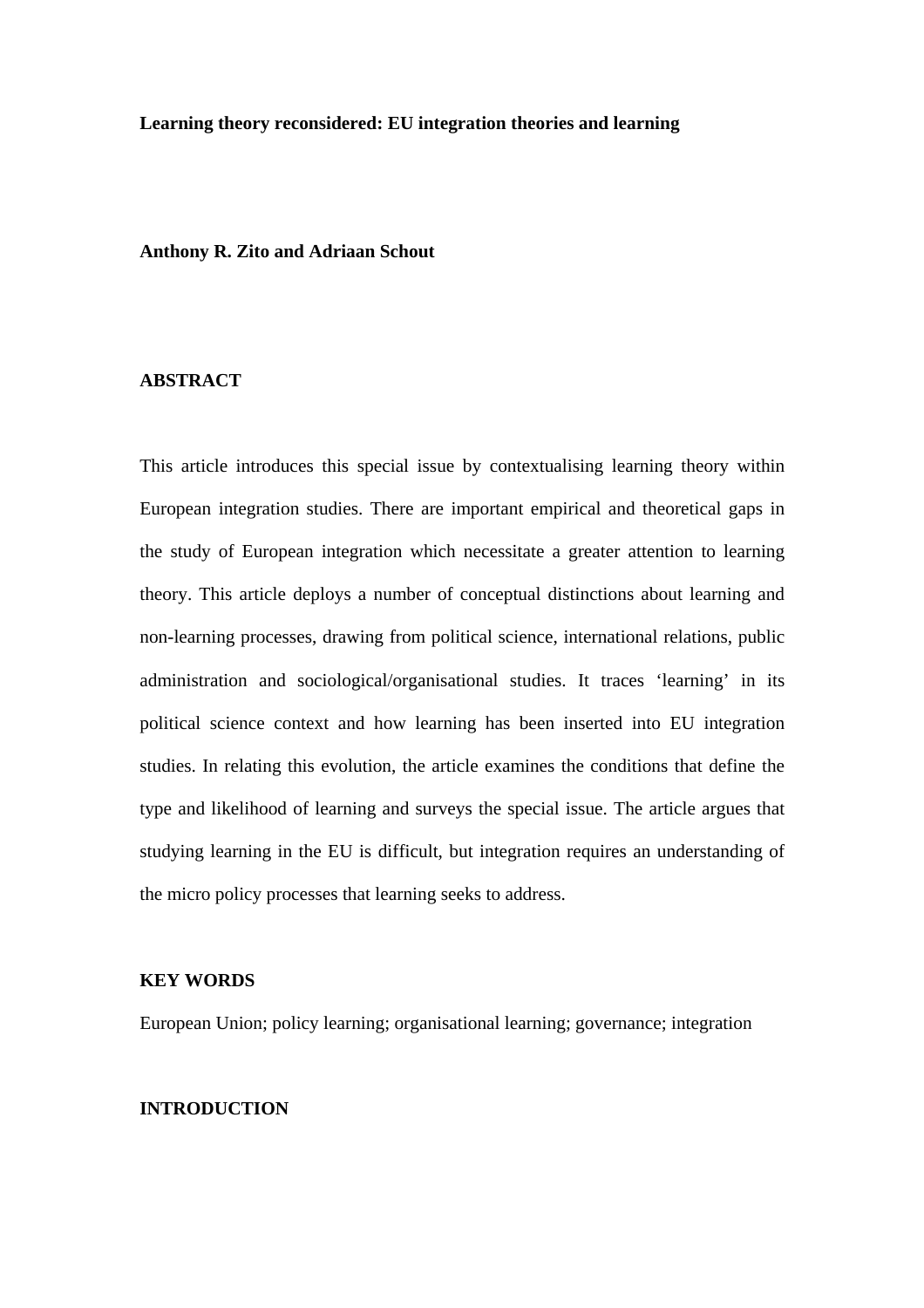There are numerous macro approaches within European integration studies, including some based on intergovernmental negotiations and power relations (Moravcsik, 1993) or convergence in policies (Knill and Lenschow 2005). We assert that such undoubtedly important 'macro' integration approaches will miss the ubiquitous, important EU micro changes. Although the highest political level will address, for instance, carbon dioxide reduction, behind this policy-making are a myriad of 'micro' processes of civil servants and politicians interacting concerning problems, hopes, norms, symbols, instruments, *et cetera*. Understanding European integration requires focusing at the micro level of the individuals and their social interactions. Over time, these exchanges generate changes in information, goals, values, behaviours, structures, policies and outcomes.

These micro processes are the realm of learning theory. Learning in policy analysis can be defined as a process of exercising a judgment based on an experience or some other kind of input that leads actors to select a different view of how things happen ('learning that') and what courses of action should be taken ('learning how' - see May, 1992; Breslauer and Tetlock, 1991). Learning theories vary on what exactly is being learnt: some focus on complex belief change while others on more simple instrumental changes. Learning emphasises change at the level of individuals, but also within the intersubjective process whereby human interaction leads to group/organisation understanding.

This special issue takes stock of learning theories in the EU integration literature and assesses what insights 'learning' has added to our understanding of the integration processes. Political science learning approaches originated from the United States (USA), but seem to have largely halted conceptual development before 1995. Some of these concepts have entered the EU academic discussion, but not in a sustained or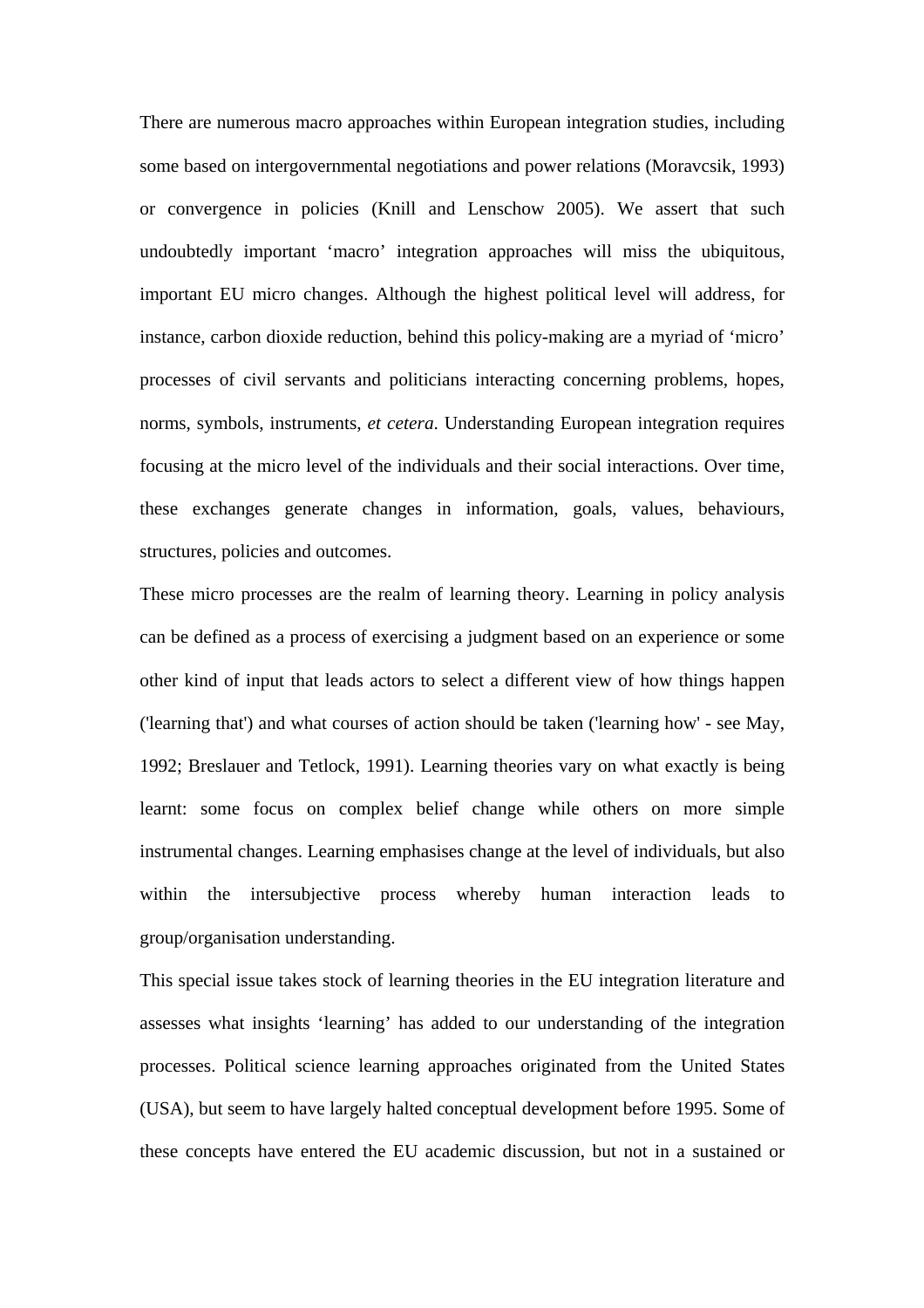systematic matter. Nevertheless, given the European integration dynamics around 2000 (including enlargement and the governance 'turn' of exploring new instruments), learning and learning-related theories have gained major EU significance. But now, a decade later, have learning approaches resulted in anything more than confusion over terminology?

Addressing learning is not easy because of the widely varying approaches in which it features. Concepts of learning overlap, and there are difficulties in specifying whether or not learning has occurred given the many possible intervening variables and alternative explanations (James and Lodge, 2003; Bomberg, 2007). But there are further difficulties with learning, particularly relating to its foundations: why do actors learn and what conditions prevent or facilitate learning? If crisis and dissatisfaction mostly drive learning, should one expect learning to exist in the many EU policy preparations and decisions occurring away from the public eye (Rose, 1991)?

Although doubts surround 'learning', the main conceptual advantage of learning is its explicit emphasis on change. It underlines that negotiations between states are not merely about redistributing power (zero sum games) but potentially also positive sum games by changing the context and perceptions (Bennett and Howlett, 1992; Schout, this volume). With this interest in evolutionary processes, learning contrasts with rational policy theories in which optimal policy conclusions are derived from static analysis.

The special issue assumes that there are core dynamics that integration studies must examine. This is more important now than ever before. The EU has invested heavily in 'learning' both internally (within the EU) and externally (in relation between the EU and other regional blocks). In 2000, the EU faced several difficulties. The fall of the Santer Commission marked a Commission organisational crisis, a wider EU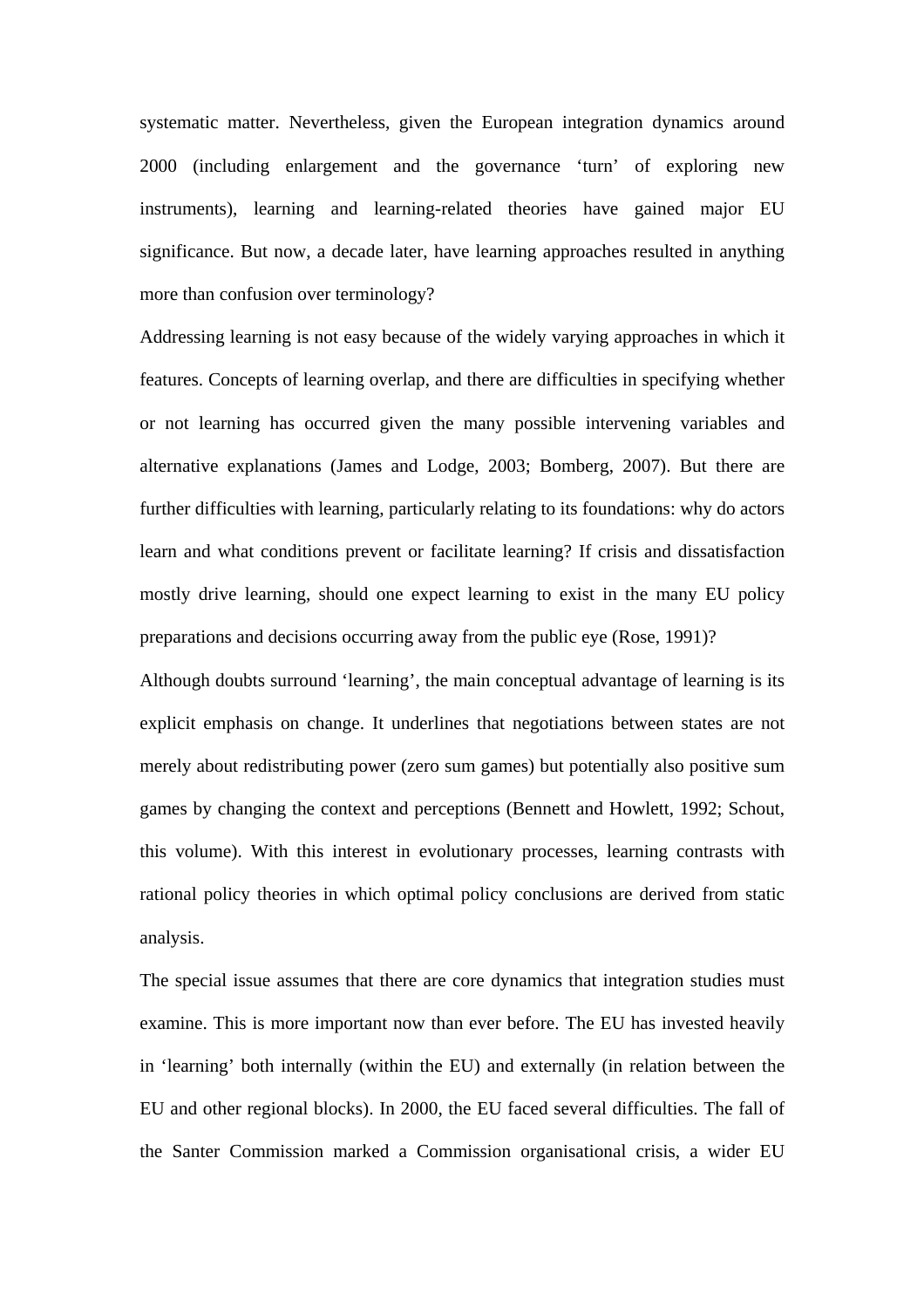legitimacy crisis regarding policies and instruments, and a communication crisis in terms of public involvement. New structures, instruments and organisations – including a reformed Commission, agencies and networks - were needed. The 2004/7 accession's near doubling of EU membership demanded a shift from the traditional legal - instrument of integration towards learning-oriented instruments such as the open method of coordination (OMC). The turn towards networked-based governance marks a paradigm shift in thinking from networks as second-best options in policy areas where EU competencies failed (Hancher, 1996) towards becoming first-order instruments.

Reviewing the past ten years, the EU has been surprisingly resilient (Schout and Van den Berge, 2009). Although 'macro' reforms faltered or failed with the Lisbon Treaty placed on hold (depriving the EU of institutional innovations) and the referenda failures, new instruments (particularly OMC) have been used *en masse* (Zito *et al.* 2003), and the Commission has been reformed (Kassim, 2008). Whilst the debates about the endurance and precise effects of the reforms continue, there is sufficient evidence to conclude that the EU, its organisation and its instruments have not halted (Heidenreich and Zeitlin, 2009; Peterson, 2007; Schout and Van Den Berge, 2009). Different forms of learning have occurred, although academia finds it hard to recognize and conceptualize these developments (particularly OMC, see Scharpf, 2001; Lodge, 2007; Citi and Rhodes, 2007). Exploring the relevance of learning concepts may illuminate the integration process and offer insights into learning in (the EU's) multi-level context. Without this concept, there remains an unsatisfying puzzle about how the EU process has rebounded from its many challenges.

This resilience reflects a number of factors, including leadership, institutional path dependency, protracted global problems that make integration a more attractive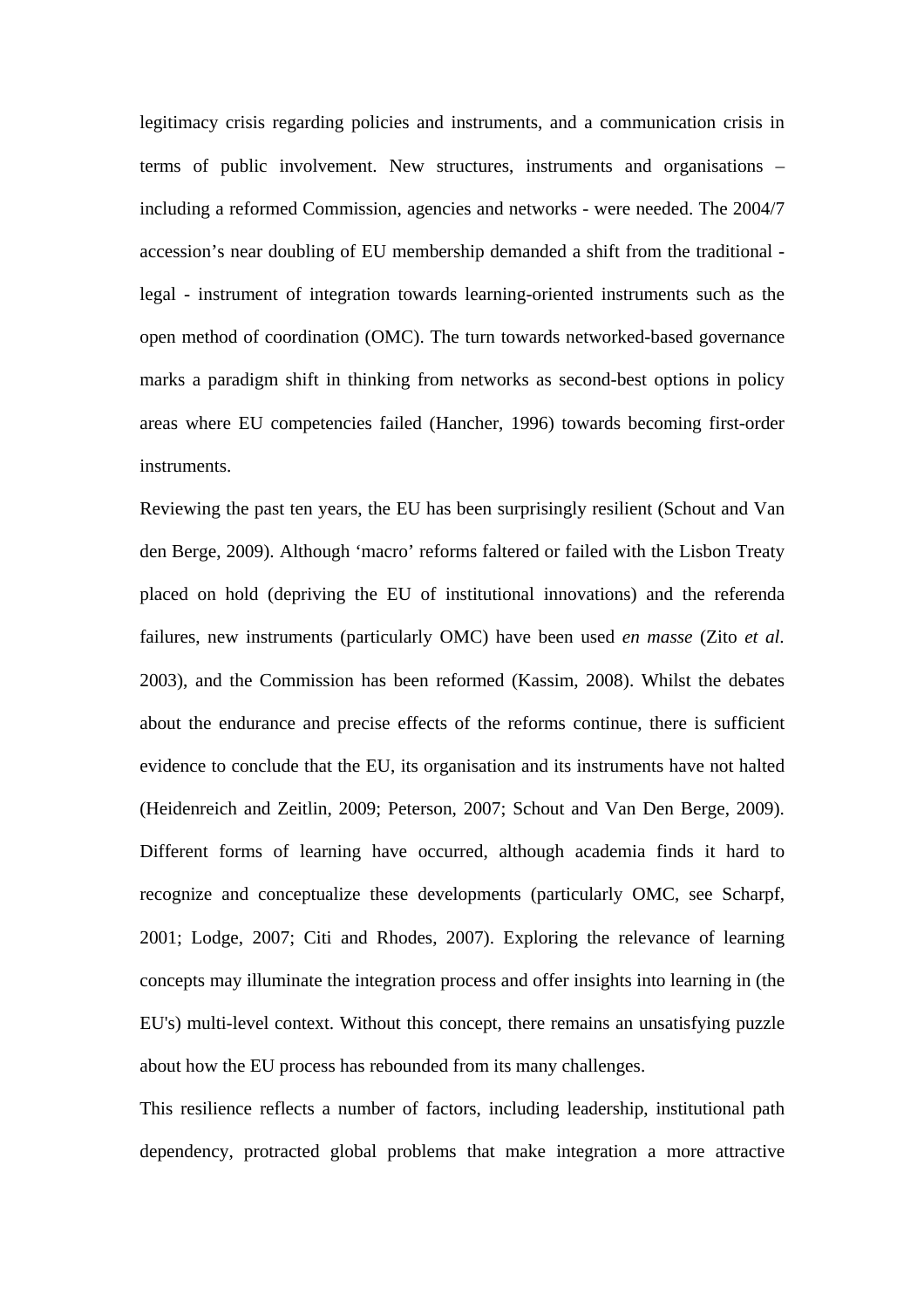alternative. This issue addresses the less noticed micro level patterns of behavioural change that deserve more visibility in the EU's theoretical toolbox. This volume focuses on the conditions under which EU actors in various decision-making processes learn or do not learn. In asking this question it raises questions about the EU's nature. Most importantly, how well do the EU's positive conditions nurture learning as opposed to the hindrances of the negative conditions? Is the EU system too complex for learning processes to have some tangible, isolatable impact? Moreover, what do the findings say about learning theories more generally - whether, for example, learning in the EU differs from learning in the USA? To assess the degree that the EU system and its member states learn, the authors selected for this issue are all explicitly comparative in their approach, and have been encouraged to look at differences across political systems.

The following section traces the evolution of the political science approaches. The third section examines how learning has been incorporated into European integration theory. The fourth section systematises the questions and the propositions about learning that have been developed in the previous section. Finally the fifth section draws conclusions on the current state of learning literature and gives the issue overview.

### **LEARNING THEORY STRANDS**

A great variety of learning theories has enriched the study of politics. This article focuses on four core threads that are a product of a post-1945 interdisciplinary development, centred heavily but not exclusively in the United States. The first prominent notion of 'learning' came arguably from Deutsch (1963), who incorporated it in his relatively rationalist decision making theory. Learning theories moved into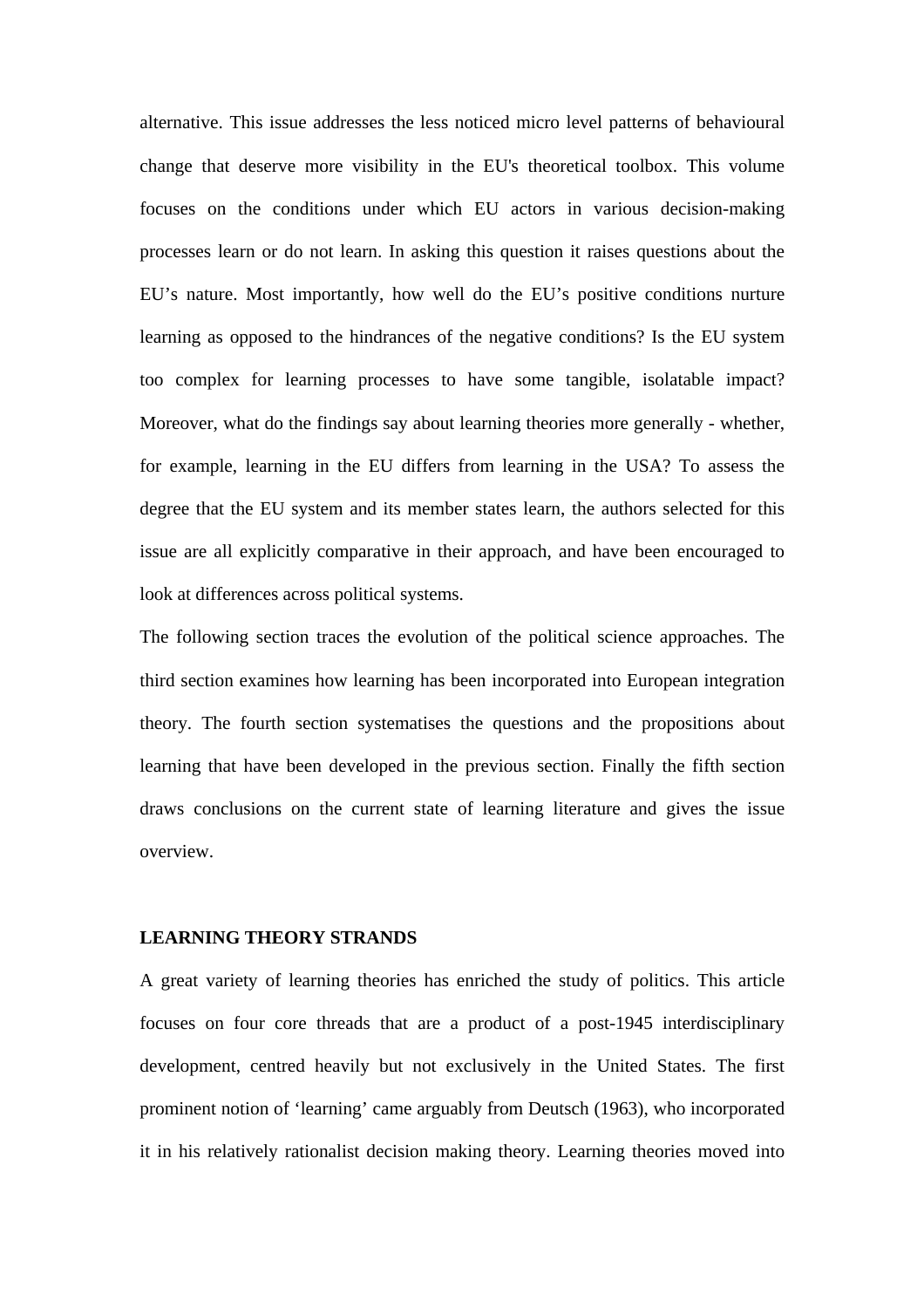psychological and sociological processes and motivations largely grounded in the 'behaviouralist turn', which this issue largely follows. This section traces through the threads from the founding US theories to define the basic concepts.

This special issue does acknowledge the growing importance of constructivist approaches in the last decade. They emphasise the change in language and intersubjective communication rather than changes in cognition and accumulation of facts. Thus learning occurs when words are situated in a new and different relationship to one another, giving rise to a new context for understanding (Nedergaard, 2006, 314).

# *Organisational Learning*

Scholars working at the intersection of organisation studies, psychology, political science and public administration and sociology, initiated the pioneering work in political studies' learning theory. Most notably, Herbert Simon harnessed his psychology background to investigate the behavioural patterns of organisations. Emphasising the limits of rationality, the incompleteness of knowledge and the organisation practices imposed on individuals, Simon explored how organisations move beyond individuals' limitations by building structures that guide behaviour. This learning dynamic harnessed knowledge of organisational technology and a greater understanding of the social sciences (Simon, 1961, 246).

Building on Simon's work, various scholars elaborated notions of organisational learning. Cyert and March, together and separately, tackled how organisations learn. Their notable book on firms emphasises short-term adaptation by organisations, the parameters that organisations set to assess their environment, and changes in the rules governing how they search for information (Cyert and March, 1992). Argyris and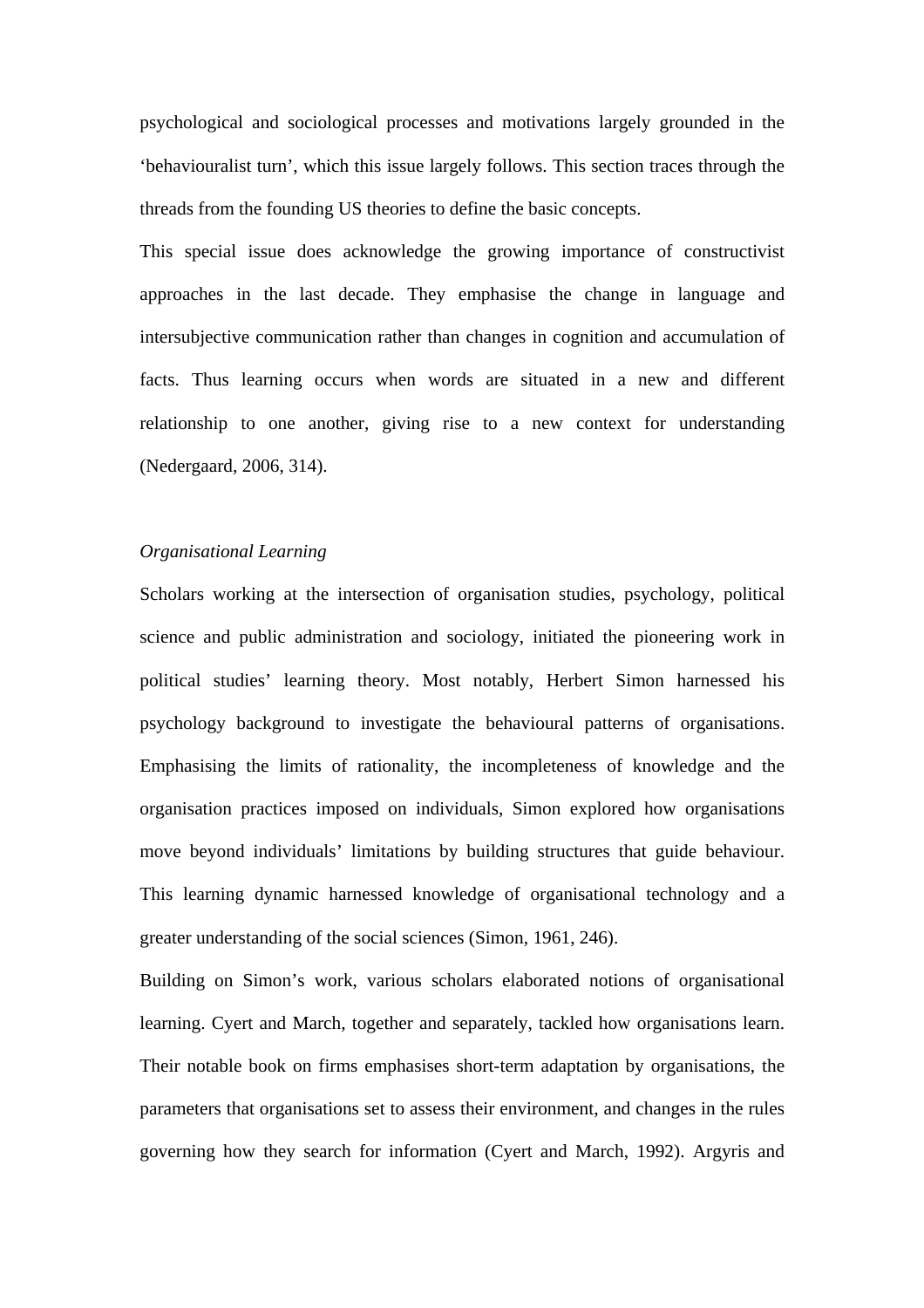Schön (1996) discuss in more detail the learning process where organisations seek to improve their learning capability. Borrowing from Ross Ashby's theories for designing a brain, they break organisational learning into three types: (1) 'organisational inquiry', an instrumental learning that leads to improved task performance, (2) organisational exploration to redefine performance standards and (3) an organisation's ability to enhance its capability for 'single-loop' and 'double-loop' learning (Argyris and Schön, 1996, 20-1). Single-loop learning stresses learning that is instrumental without changing the fundamental organisational values whilst doubleloop learning conceptualises that feedback triggers a value change transforming organisation behaviour.

The interaction between the individual and the organisation has remained a critical strand in organisational learning theories. Crossan *et al.* (1999) detail how the transmission process moves from the individual to groups and organisations. While individuals (as opposed to organisations) shape insight and innovative ideas, ideas have to be shared, given intersubjective meaning and then adopted for action, with the ultimate aim of being embedded in the organisation and made routine. Learning involves multi-level interaction between individuals, groups and organisations, but it is important to accept the wider innovation process that occurs for networks beyond one individual organisation. Accordingly individuals intuit patterns based on their personal experience but then must interpret and explain it to others in a way that triggers integrated thinking (i.e. a shared understanding within the group). This learning then is institutionalised within the organisation (Crossan *et al.,* 1999, 524- 30).

This communication, integration and routinisation must then happen at the level of the wider network (Knight, 2002, 446-7). This is not a unidirectional, bottom-up process: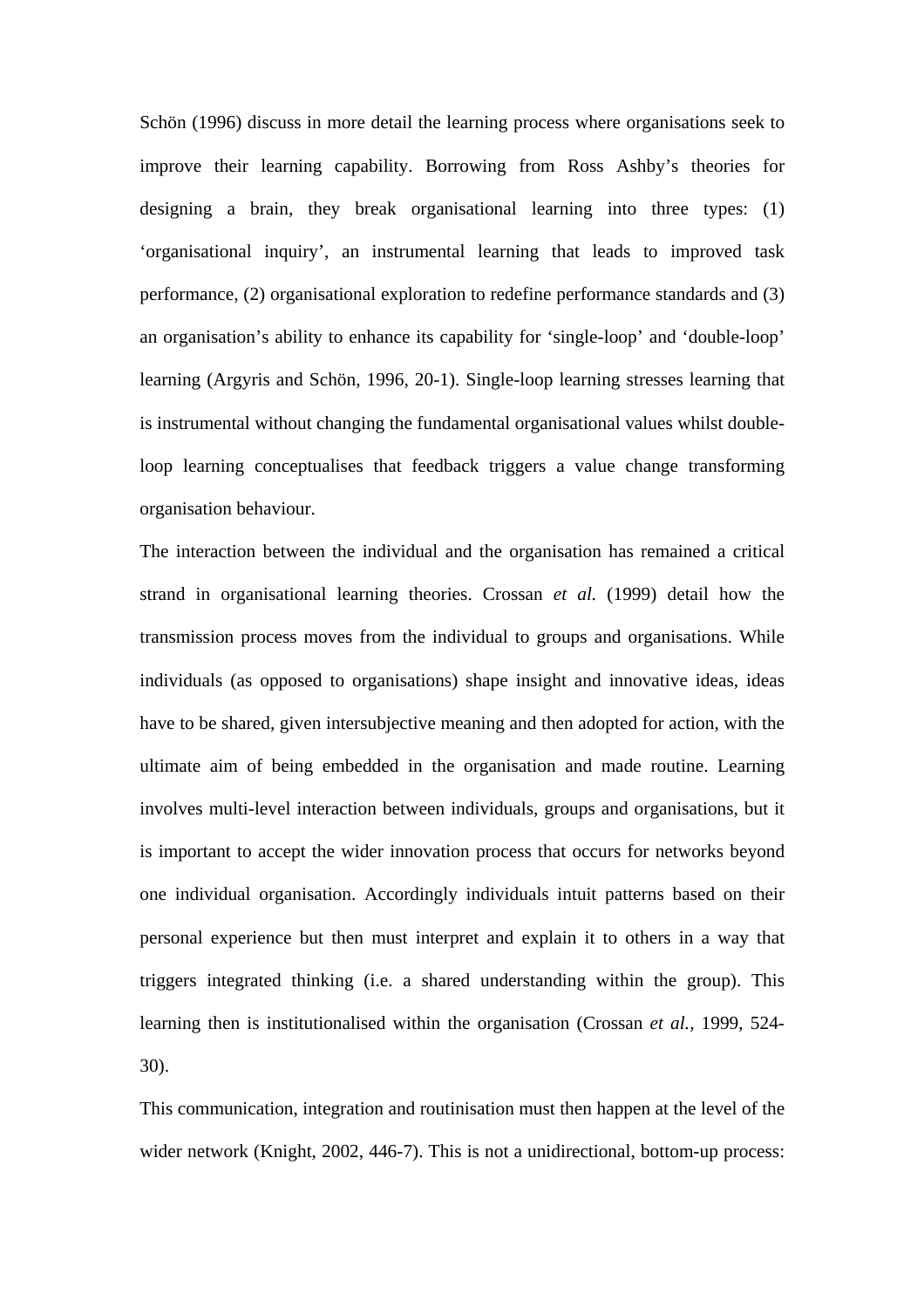organisations do not passively accept learning – they influence the learning of their members and retain layers of past learning (Hedberg, 1981, 6). These insights into organisational learning and network learning are closely linked to EU research on OMC and uploading (Padgett, 2003), but this line of inquiry has not yet been fully developed in terms of organisational learning.

## *Policy Learning*

Building on Deutsch's work, Heclo (1974, 307) raised the concept of 'political learning' in relation to policy changes. In this concept he differentiated between group learning, where organisations internally learn from their experiences, and social learning (encompassing the transformation of ideas). Rather than assuming selforganisation in learning, Heclo emphasises that the injecting of these ideas into a society and its policy-making process requires a 'network of policy middlemen' (311). Heclo also raised the importance of 'non-learning' by acknowledging that policy-makers and institutions may be unwilling or unable to adapt to new information (312). The idea of networks - which appears in most theories either in a more or less explicit fashion - carrying and inserting ideas is an extremely critical dimension to the learning process.

Sabatier's advocacy coalition framework takes Heclo as its starting point, elaborating on the ideational dimension and the policy community dimension (Sabatier, 1988, 130). Sabatier's advocacy coalition framework (ACF) refashions the notion of policy community to argue that, within any given policy subsystem, there are advocacy coalitions, comprising actors with similar core beliefs or values. The ACF separates beliefs according to how fundamental they are to an individual's basic philosophy (Sabatier, 1988, 148-9). The more core the beliefs are to the individual, the more they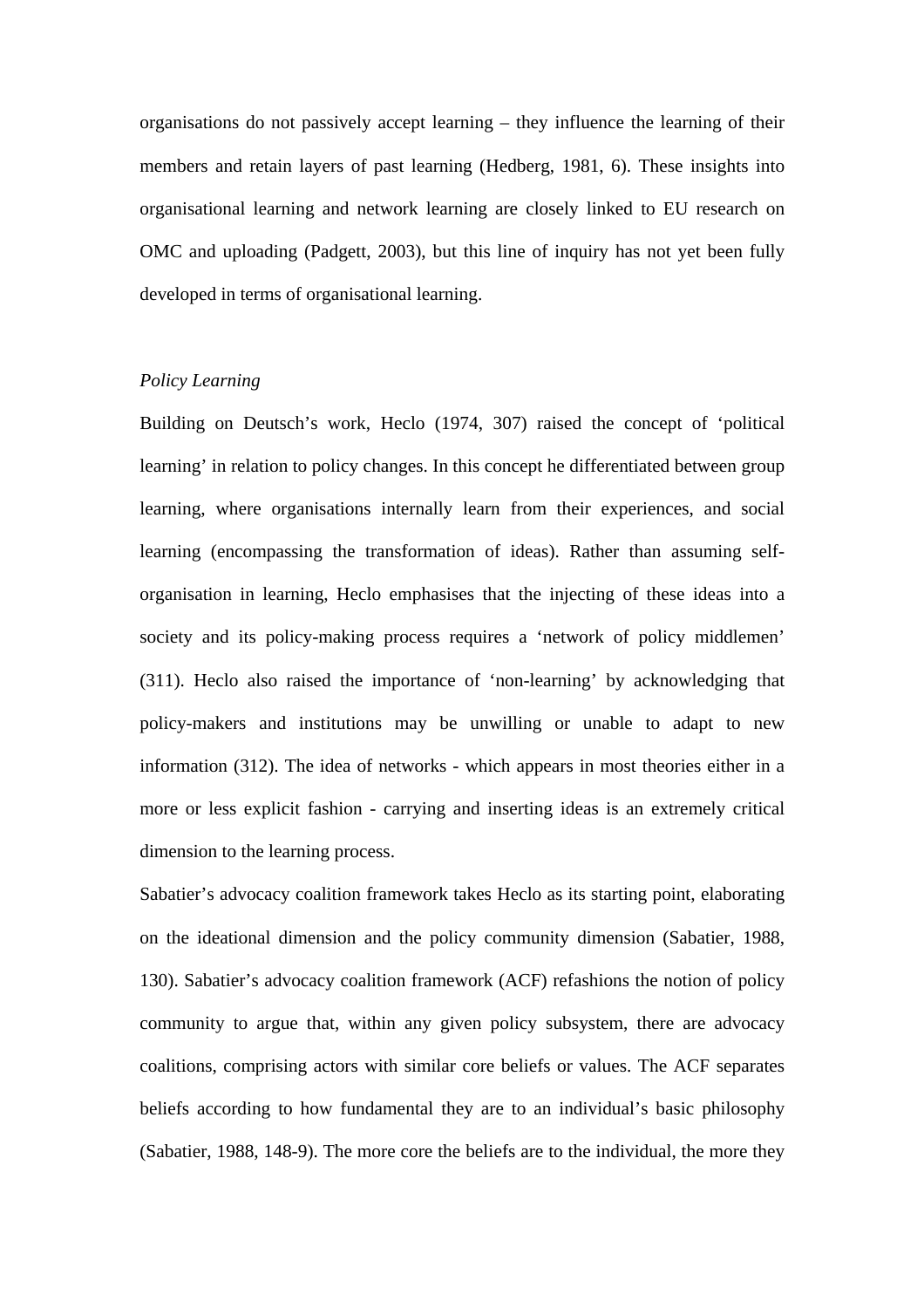are resistant to change. Hall (1993) constructs a similar differentiation of core ideas and instruments.

### *Diffusion*

Moving deeper into the processes of change across space and time, comparative studies have emerged on how ideas and knowledge have diffused across organisations and political systems. Diffusion studies portray the agents of transfer within broader political structures while the knowledge transferred may relate more to social learning (e.g.. paradigms) or lesson drawing (e.g. instruments). The actual process may be rational and voluntary or more coercive (Dolowitz and Marsh, 1996). Diffusion studies have however mainly treated change as a rational process and have been concerned with the objects of change (whether – not how - objectives, instruments or value change) rather than the process (Bomberg, 2007).

Rural sociologist Everett Rogers's 1962 book, *Diffusion of Innovations*, gave a huge impetus to this study. Rogers defined this diffusion process as one by 'which (1) an innovation (2) is communicated through certain channels (3) over time (4) among the members of a social system' (Rogers, 1983, 10). Most significant for this special issue has been the American scholarship on how individual states have acted as policy innovation laboratories (Walker, 1969; Volden, 2006). Diffusion studies have a long, fruitful history in explaining variation in policy innovation adoption across political systems through examination of the political systems' characteristics and the different diffusion processes (Berry and Berry, 1999; Volden, 2006, 310).

One of the main issues for diffusion theory was specifying the causal forces that led to convergence around particular innovations. Bennett (1991, 220-9) suggested several different explanations for convergence. These processes include convergence through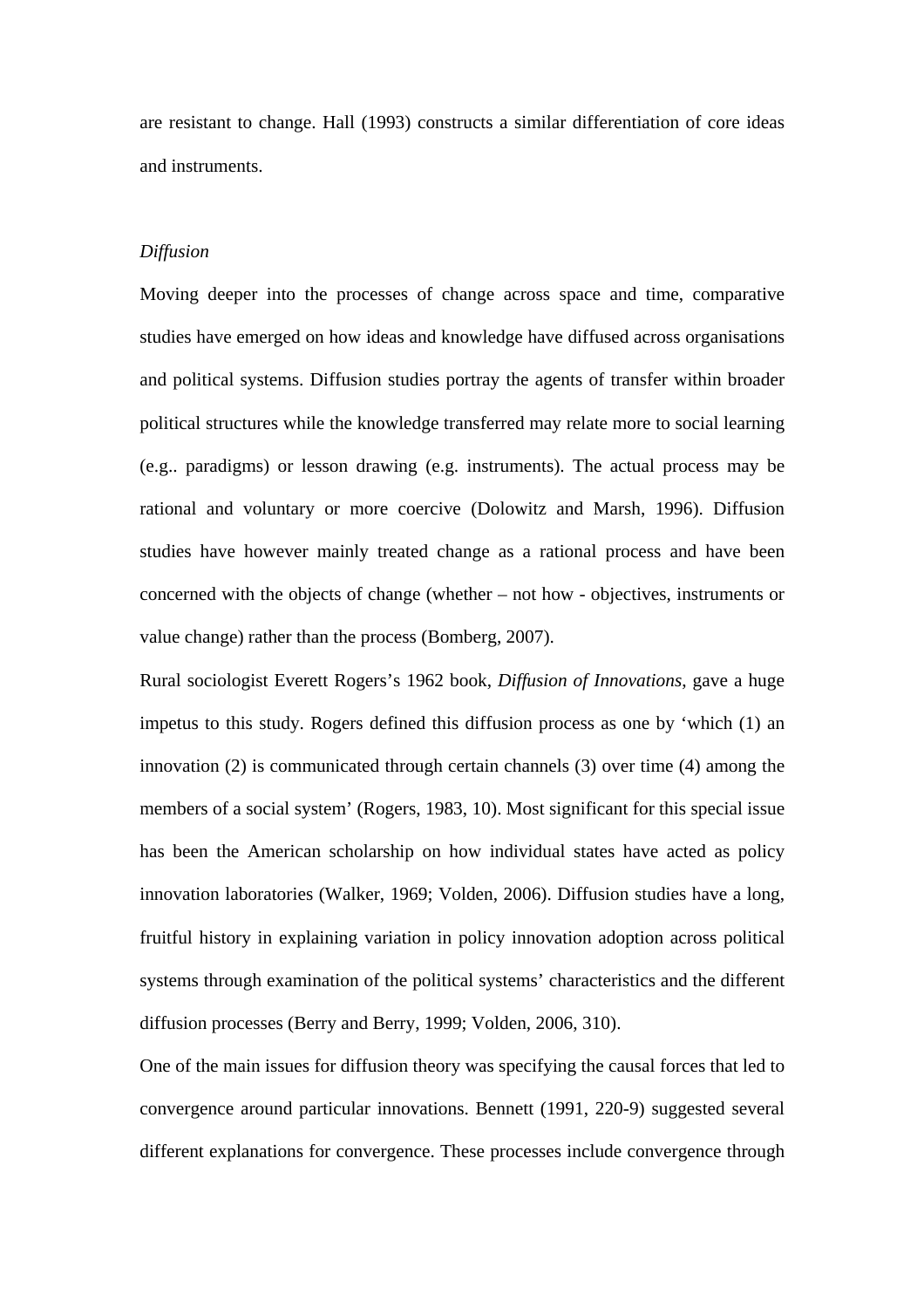voluntary emulation or borrowing from other political systems, through interaction, through external actors imposing innovation, and through the entrepreneurship of expert networks (see also Busch and Jörgens, 2005). Dolowitz and Marsh (1996) and others have elaborated this stream of work, emphasising policy transfer and lesson drawing.

### *International Relations Networks*

Cybernetics and cognitive psychology has informed international relations approaches to decision-making for decades: including Steinbrunner's 1974 examination of the decision-making process and Jervis's 1976 study of how perception and misperception influence actors. Ernst Haas' original, path-breaking formulation of neofunctionalism builds on a social learning argument in international relations (E. Haas, 1968, 13). Over time, the focus of the population's loyalty shifts towards the supranational level. The political elite (particularly those in supranational institutions) and transnational interest groups (an implicit network) instigate this shift. Haas' second major statement explores a learning process through which power-oriented states re-orientate their values towards policies that benefit the welfare of groups within and across states (E. Haas, 1964, 47-8); this would now be labelled 'political learning'. The learning and shifts in loyalty originate from changes in ideas about what issues are possible and beneficial, about international co-operation. It involves changes in 'consensual knowledge' in addition to perceptions of self-interest (Cornett and Caporaso, 1992, 238-40). That recognition leads to the scope of integration to expand from one policy area to other related issue areas that could benefit from integration, a process called 'spillover'.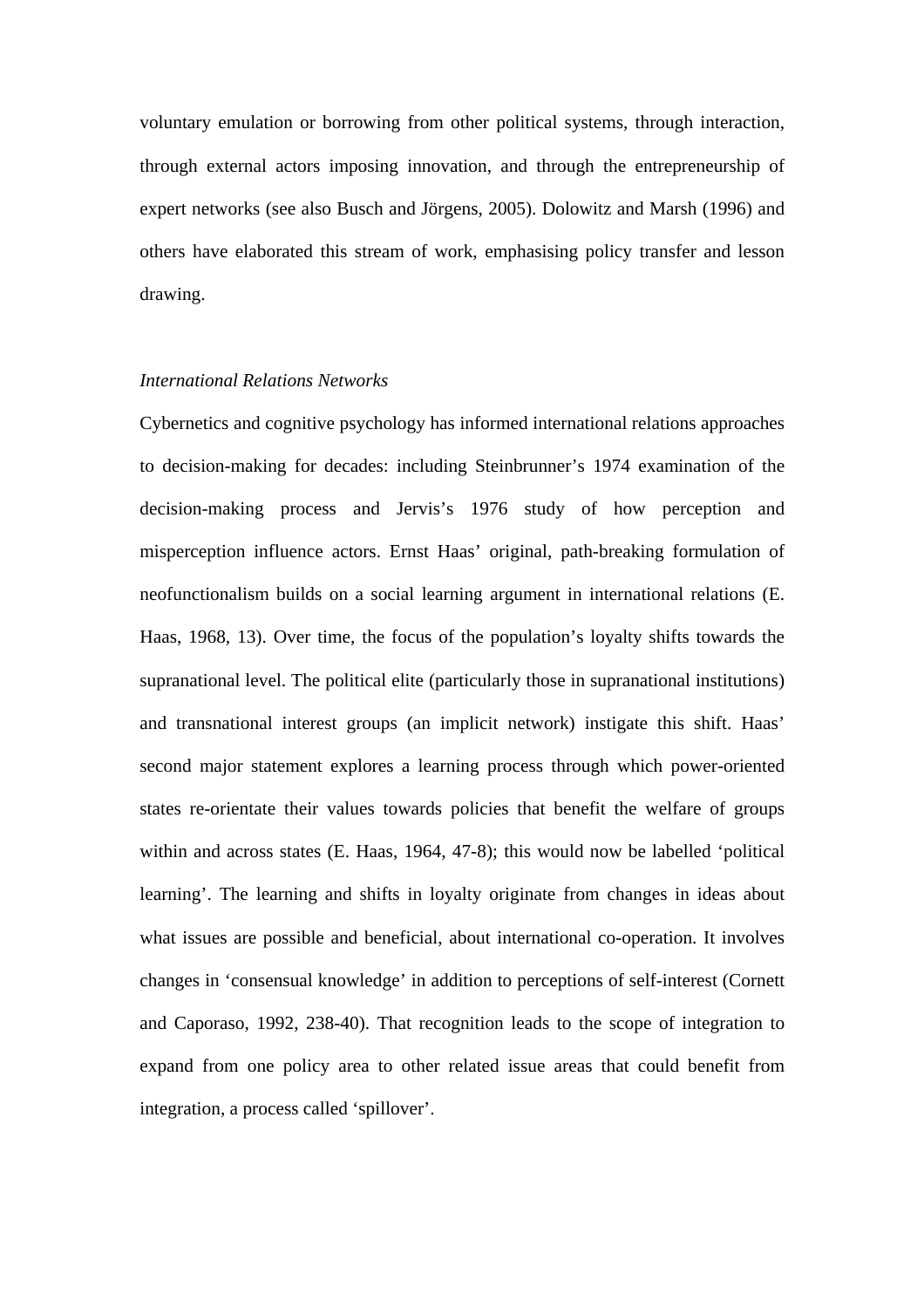When Haas abandoned neofunctionalism, he focused more on explaining how learning shapes politics and how problems are 'nested' – interconnected with institutions, processes, value systems and other policies (E. Haas, 1991: 84). Central to this argument was the generation of 'consensual knowledge' through communities. This argument takes heavily from the organisational approach of Simon, March and others (Haas, 1990). Haas' most definitive statement on collective learning differentiates adaptation from learning (Haas, 1991, 72-4). Adaptation reflects how organisations change behaviour and adopt new purposes without changing their underlying theories, values and belief systems; learning involves organisations having to behavioural changes that reflect a question of the core theories and values.

Peter Haas (1990) elaborated the epistemic community concept, defining it as a network of professionals/experts that participate in a common set of beliefs about how causal relationships work in any given political area. The later work of Haas and Haas (1995) more explicitly embraces a more constructivist view of how learning and communication works.

# *Tying the Threads*

Learning theory seemed to have reached a plateau before 1995. Several eminent overviews, drawing together the threads in the learning literature, acknowledged both the strengths and the limitations of learning (particularly Bennett and Howlett, 1992, 278-88; see also Argyris and Schön, 1996). Frustrated by the wealth of concepts, they synthesised the learning literature by asking: what is learned, by whom and to what effect? Who learns and who promotes learning is discussed in the next section which outlines conditions for learning.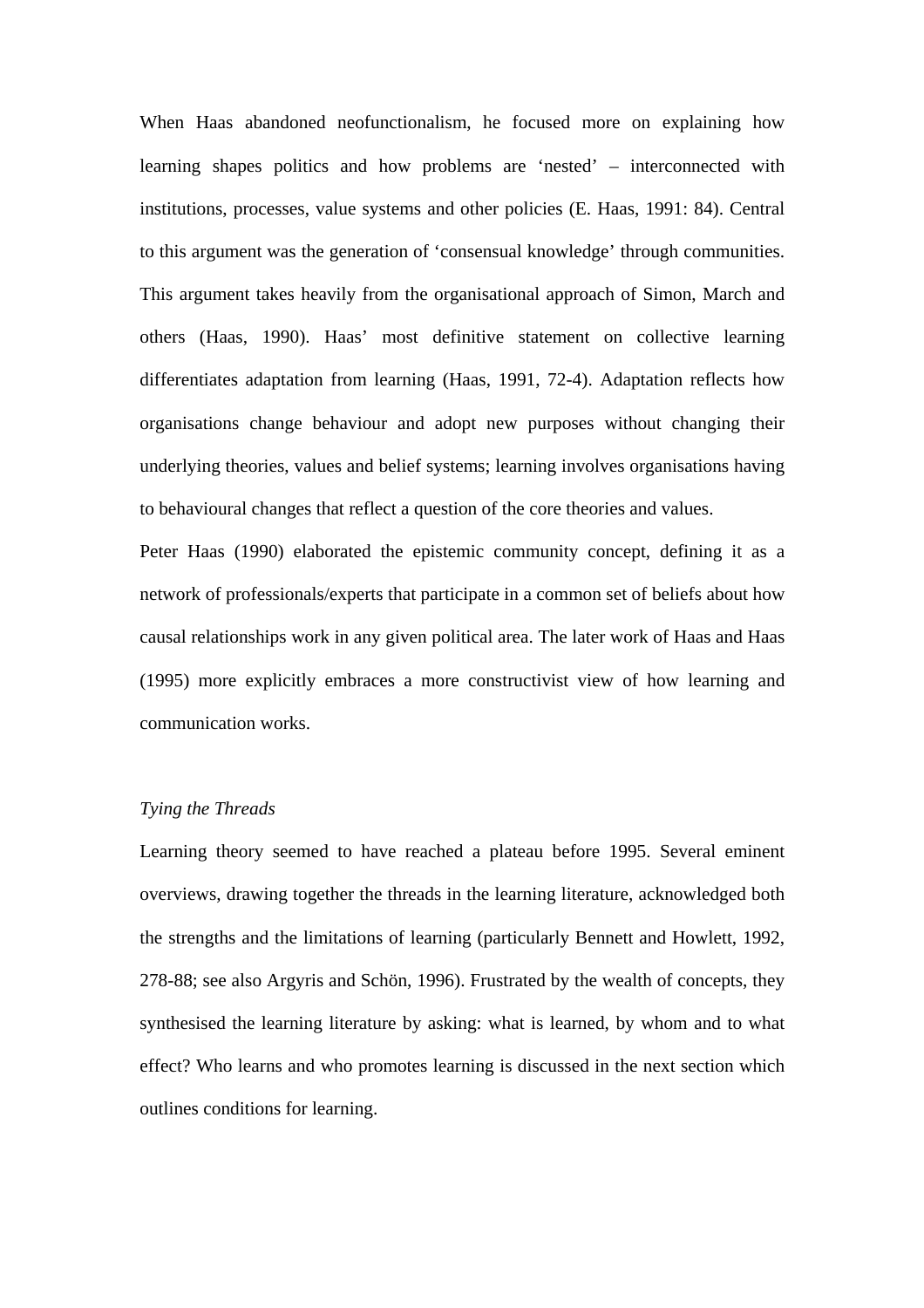Table 1 reflects a number of learning overviews circa the early 1990s; it underlines that learning can be double as well as single loop, but also political (leading to maximisation of support), or even non-existent or merely symbolic (mainly related to the 'spinning' of the argument). With this, one can explain the behaviour of decision takers as a combination of social conflict, rational analysis, institutional incentives and symbols (Levitt and March, 1981). This interplay of dimensions makes learning both powerful in producing change and hard to decompose (Bennett and Howlett, 1992; James and Lodge, 2003).

Table 1 differentiates organisational, political and instrumental learning, all of which Ernst Haas would label 'adaptation'. Organisational learning focuses on changes in understanding of the administrative process with resulting organisational change. Lesson drawing encapsulates instrumental/adaptational learning. A different form of single loop learning may involve political actions (trying to please specific audiences with changes in political strategy in order to advance a political idea (Heclo, 1974; May, 1992, 336) and highly symbolic efforts to legitimise actions (DiMaggio and Powell 1983). The special issue articles are influenced by many of the theoretical threads described above. In order to give the authors some frame of reference, the editor offered Table 1 as a starting point.

The review should not stop at the discussion of learning. A key element of all learning is 'un-learning', where actors subtract particular knowledge which they deem false and/or obsolescent (Argyris and Schön, 1996, 3). 'Unlearning' old lessons and moving away from past successes requires time and effort (Hedberg, 1981, 9). Similarly, all Table 1 categories may reflect flawed/bad learning (e.g. 'competency traps' - see Levitt and March, 1988, 322-3). Learning can enslave and harm (Hedberg,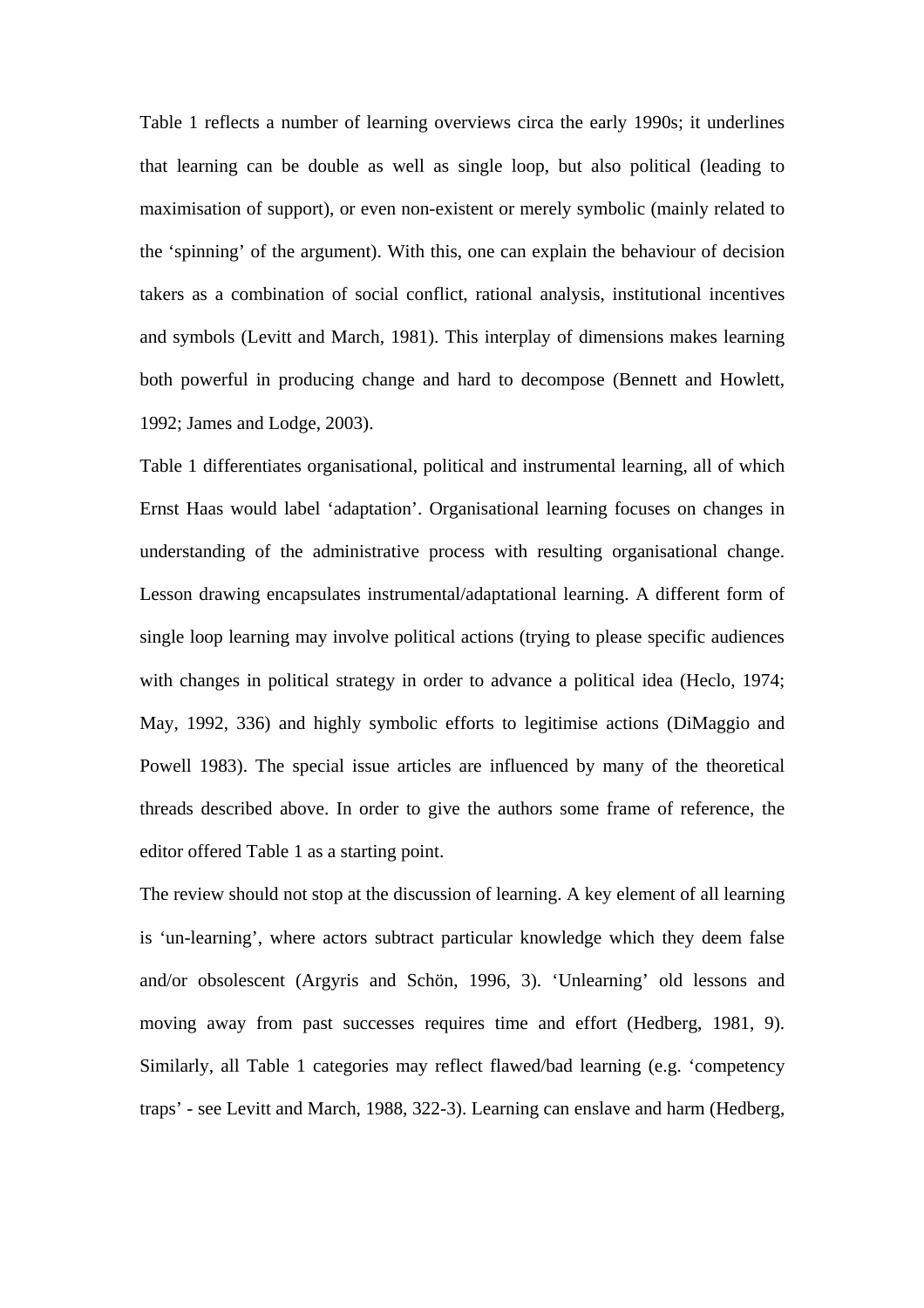1981, 4). Hence, learning does not necessarily involve an improved understanding of knowledge and a commensurate improvement in policy.

'Blocked learning' acknowledges that individual learning is not enough. It must permeate the thinking of key decision-makers of the group or organisation to reflect on the group; busy policy-makers tend to stick to routine (Rose, 1991, 11-2). Hence, as some of the articles show, there is a time dimension in learning. Learning may also taper off, but equally learning may take time to build. Judgements about blocked learning therefore need careful consideration.

The reviews also underline that learning is contingent on the conditions so that policy processes reveal different forms of learning and non-learning (Table 1). There must be both a cognitive change of actor understanding, as well as a behavioural adaptation to this new knowledge. Hedberg (1981, 12-3) notes how both relatively unchanged environments and rapidly changing environments with information overload create poor conditions for learning. Where cognitive and behavioural processes fail due to misperception or too comfortable (or too hostile) conditions, no learning is transmitted (Jervis, 1976, 117-216). Rose (1991, 10-3) has stated elegantly that people do not want to learn when they are satisfied. Actors are expected to have limited time, information and other resources; there is no expectation of systematic preference formation and evaluation. Hence, Table 1 summarises types of learning as well as the outcomes.

| <b>Learning types</b> |                                        | Literature            | <b>Learns What</b>   To | What           |
|-----------------------|----------------------------------------|-----------------------|-------------------------|----------------|
|                       |                                        | <b>Thread/Authors</b> |                         | <b>Effect</b>  |
| 'Learning'            | <b>Organisational</b>   Organisational |                       | Process-                | Organisational |

*Table 1 Learning Modes (partly adapted from Bennett and Howlett, 1992)*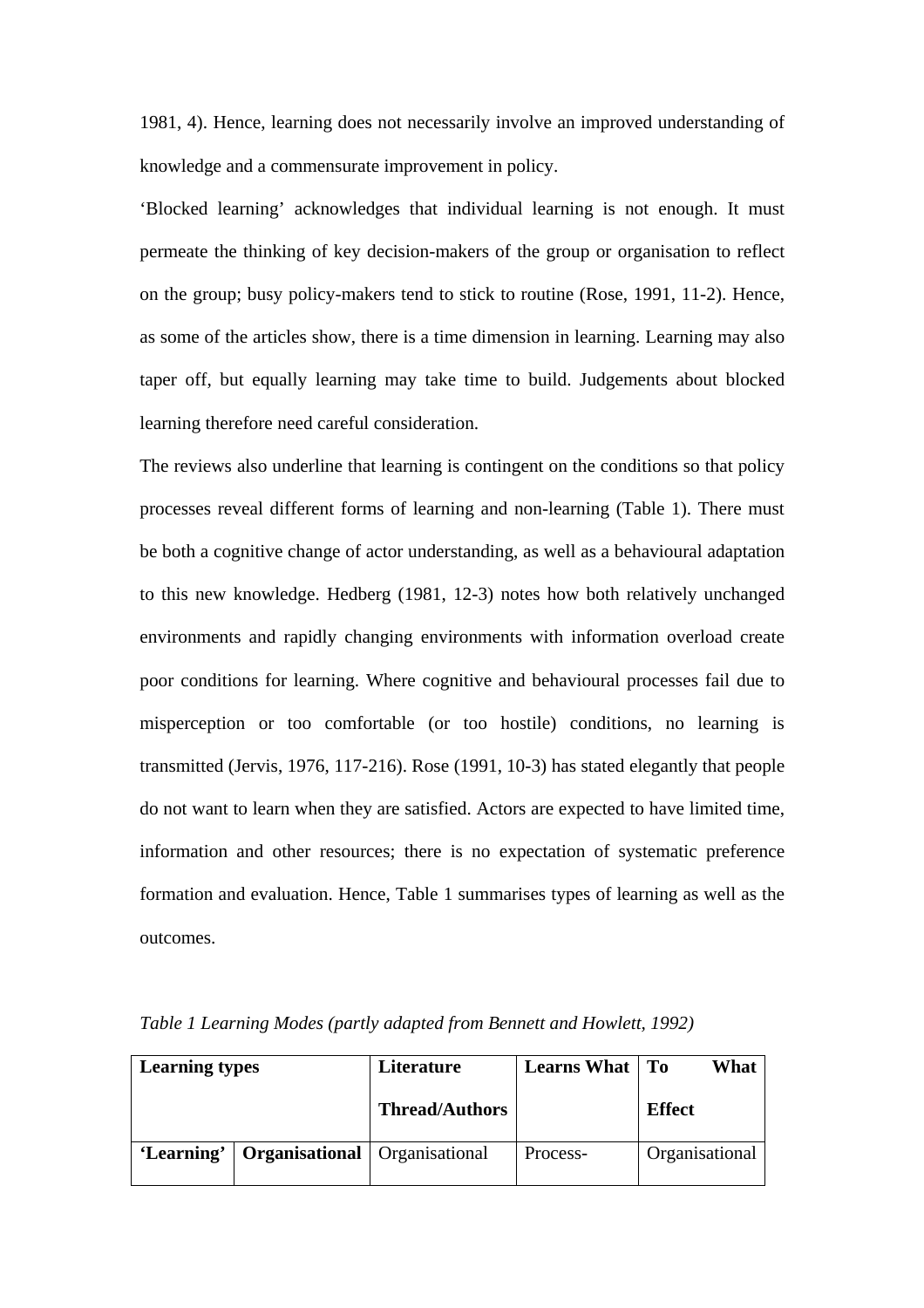| Learning           | Learning:         | related         | Change<br>and         |
|--------------------|-------------------|-----------------|-----------------------|
|                    | Cyert,<br>Simon,  | behaviour       | Political             |
|                    | March             | and strategy    | Positioning           |
| <b>Lesson</b>      | Policy Learning   | Instruments     | Programme             |
| <b>Drawing</b>     | Diffusion:<br>and |                 | Change                |
| (Instrumental      | Rose,<br>Bennett  |                 |                       |
| Learning)          | and Rogers        |                 |                       |
| <b>Social</b>      | Policy Learning   | Ideas,          | Core                  |
| <b>Learning</b>    | and International | worldviews      | Paradigm,             |
|                    | Networks:         |                 | Value Shift           |
|                    | Heclo, Sabatier,  |                 |                       |
|                    | Haas, Hall        |                 |                       |
| <b>Political</b>   | Heclo;<br>May,    | Understand      | Win elections         |
| Learning; also     | DiMaggio<br>and   | preferences     | (politicians)         |
| symbolic           | Powell            | of others; sell | maximise<br><b>or</b> |
| learning           |                   | the argument    | budgets               |
|                    |                   |                 | (bureaucrats);        |
|                    |                   |                 | gain<br>to            |
|                    |                   |                 | legitimacy            |
| <b>Un-learning</b> | Implicit in most  | Abandonment     | Actors seek to        |
|                    | threads<br>but    | of particular   | substitute with       |
|                    | especially        | ideas           | ideas<br>new          |
|                    | organisational    |                 | perceived<br>to       |
|                    | learning: Argyris |                 | be better             |
|                    | and Schön         |                 |                       |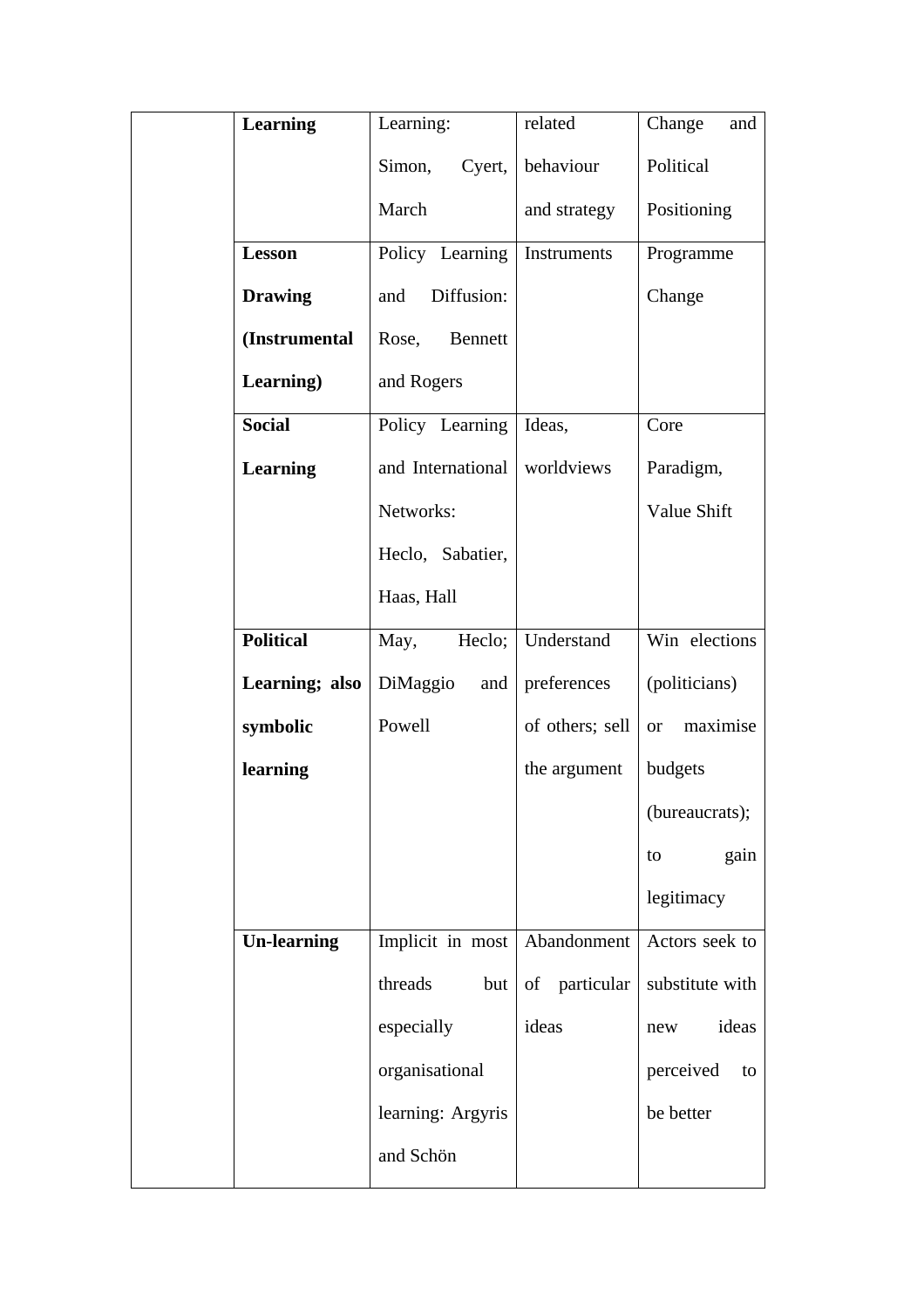| 'Non      | 'No' learning   | Organisational | No change in  | in<br>Actors            |
|-----------|-----------------|----------------|---------------|-------------------------|
| learning' |                 | Policy<br>and  | cognition and | process<br>are          |
|           |                 | Learning:      | behaviour     | satisfied with          |
|           |                 | Simon, Rose    |               | status quo              |
|           | <b>Blocked</b>  | Organisational | Cognitive     | Learning                |
|           | <b>Learning</b> | Learning:      | change        | remains<br>at           |
|           |                 | Crossan,       | but<br>occurs | individual<br><b>or</b> |
|           |                 | Hedberg        | structures,   | level,<br>group         |
|           |                 |                | interests and | is<br>and<br>not        |
|           |                 |                | current       | embedded                |
|           |                 |                | worldviews    | into                    |
|           |                 |                | block         | organisation            |
|           |                 |                | behavioural   | network<br>and          |
|           |                 |                | change        | routines                |

## **EUROPEAN INTEGRATION THEORIES AND LEARNING**

'Learning' has been a much less specific research topic in EU integration theory. Notable exceptions include Eising (2002), Padgett (2003), Bomberg (2007), Kerber and Eckhardt (2007) and Bulmer *et al.* (2007). This list shows that the explicit attention for learning is fairly new and seems to be increasing (Egan, 2009). Due to developments such as enlargement and the search for new instruments, scholarly attention has been shifting from interest in the EU institutions towards the impact on the Member States (Bauer, Knill and Pitschel, 2007). This, however, does not mean that earlier EU studies have been unrelated to 'learning'. Without striving for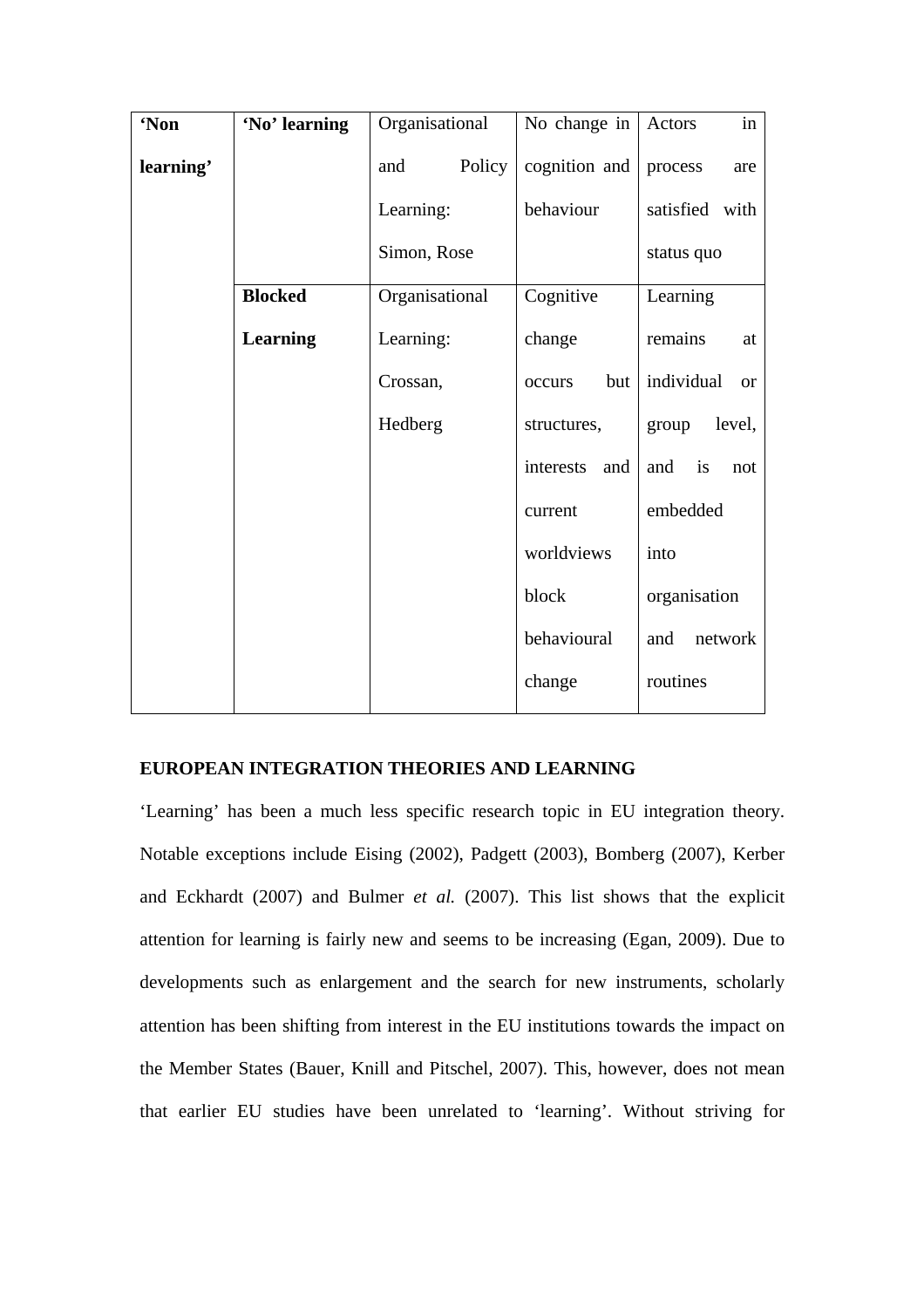completeness, some of the connections between integration theories and learning are explored below.

### *Neofunctionalism and learning*

Ernst Haas' work, discussed above, is relevant to international organisations generally but the importance of nested issues has particular relevance to the EU and to require management of spill-over effects. The lessons learnt from the financial crisis have led to reinvigorated discussions over the need to interconnect integration in the financial market and the internal market (Larosière Report, 2009). Nested issues create incentives for transnational actors seeking solutions for cross-border problems. Haas' work points to the EU's institutionalised actors who drive change processes forward. He highlights integration networks of elites, drawing crucially from supranational institutions that garner support and credibility from managing spillover processes. Bomberg (2007) similarly views the Commission as being highly skilled 'teachers'. Elaborating on this idea of institutionalised actors, there are more drivers for change, particularly the rotating presidency that has been a source of 'semi-supranational' leadership alongside the Commission (Schout 2008), as well as the interconnected nongovernmental organisational (ngo) networks (see governance discussion below). The EU's leadership is open and shared across the Commission, Council and EP which implies not only an open system with many points of access but also a great leadership capacity at multiple levels (Haywood 2008).

Some EU scholars have explicitly adopted the epistemic community explanations whilst others have adopted the parallel ACF framework. Verdun (1999, 320-22) emphasises the importance of divergent national interests driving the Delors Committee, and leading to a blueprint for EMU. Zito (2001) studied the behaviour of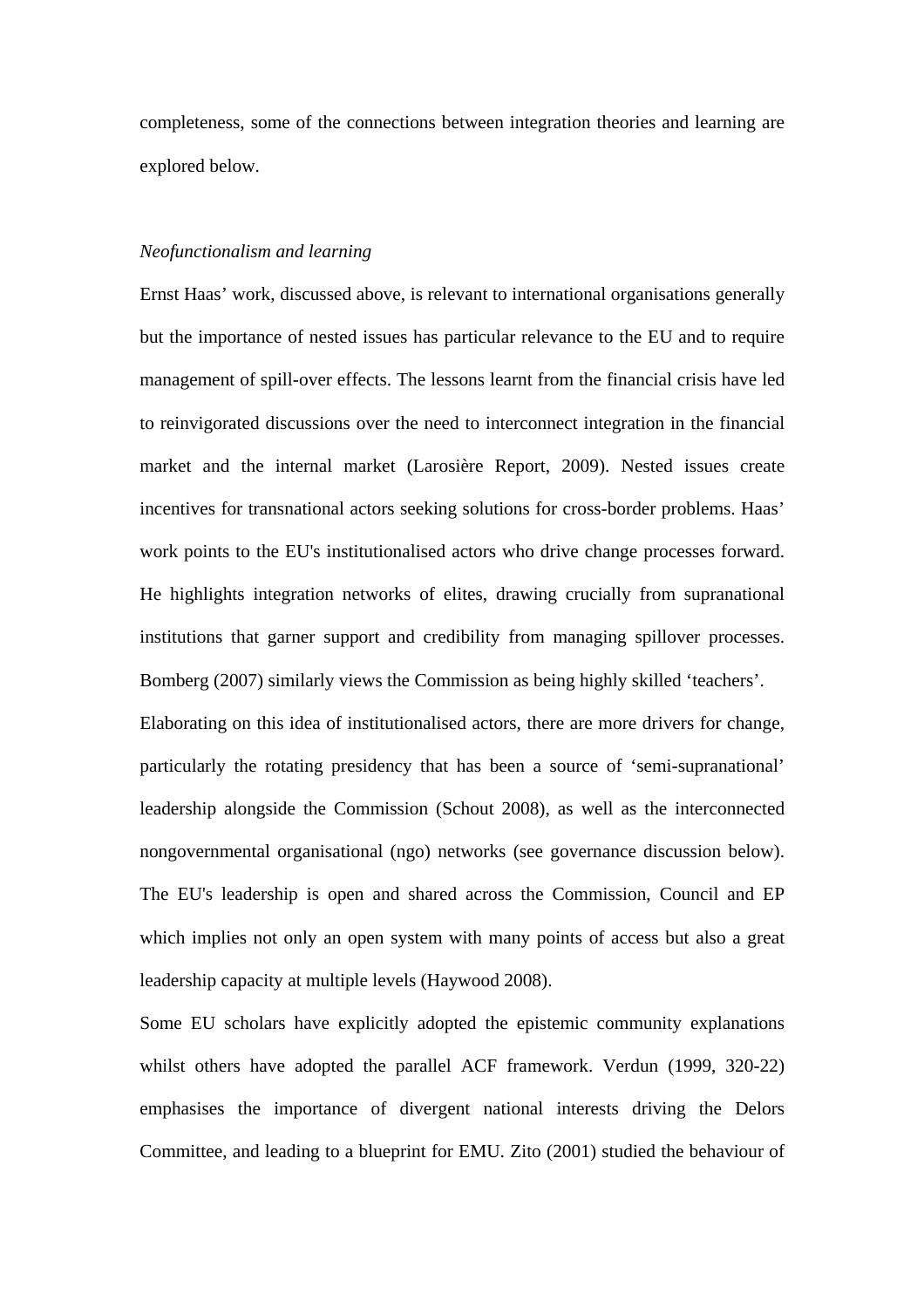epistemic communities in changing EU acid rain policy. Such examples support the argument that epistemic communities shape the EU discourse and form consensual ideas when conditions for a particular issue are complex and full of ambiguous choices. The openness of the EU arena with its multiple member states and institutions does present strong advantages for the agenda setting to reflect learning. Dudley and Richardson (1999) find that the combination of repeated interaction within advocacy coalitions has driven change (see also Parrish, 2003). Particularly important in their study of EU steel policy was the presence of policy problems, the ideas that could be potential solutions, and the presence of multiple leadership roles which introduced and brokered these ideas. Moving beyond these EU characteristics, a discussion emerged whether the EU as a 'laboratory' with its continued and increasing effort to develop co-ordination processes provides an environment to induce adaptive behaviour among administrations based on imported information and insights (Radaelli, 2000).

## *Diffusion studies*

Neofunctionalism highlights the role of EU actors involved in learning either as learners or teachers. 'Diffusion' has centred around a discussion on whether its specific conditions make the EU particularly suitable to policy transfer and diffusion. Arguably the EU, like other complex federal systems, is relatively well suited to the development of new learning ideas (Kerber and Eckardt 2007). Nevertheless, the EU's conditions also create layers of veto points of which oppositional groups can take advantage. Morgan (1997) for example suggests that member state central governments can act as significant constraints to such learning processes. Also Marier (2009) underlines that lessons learned from other countries have proven hard to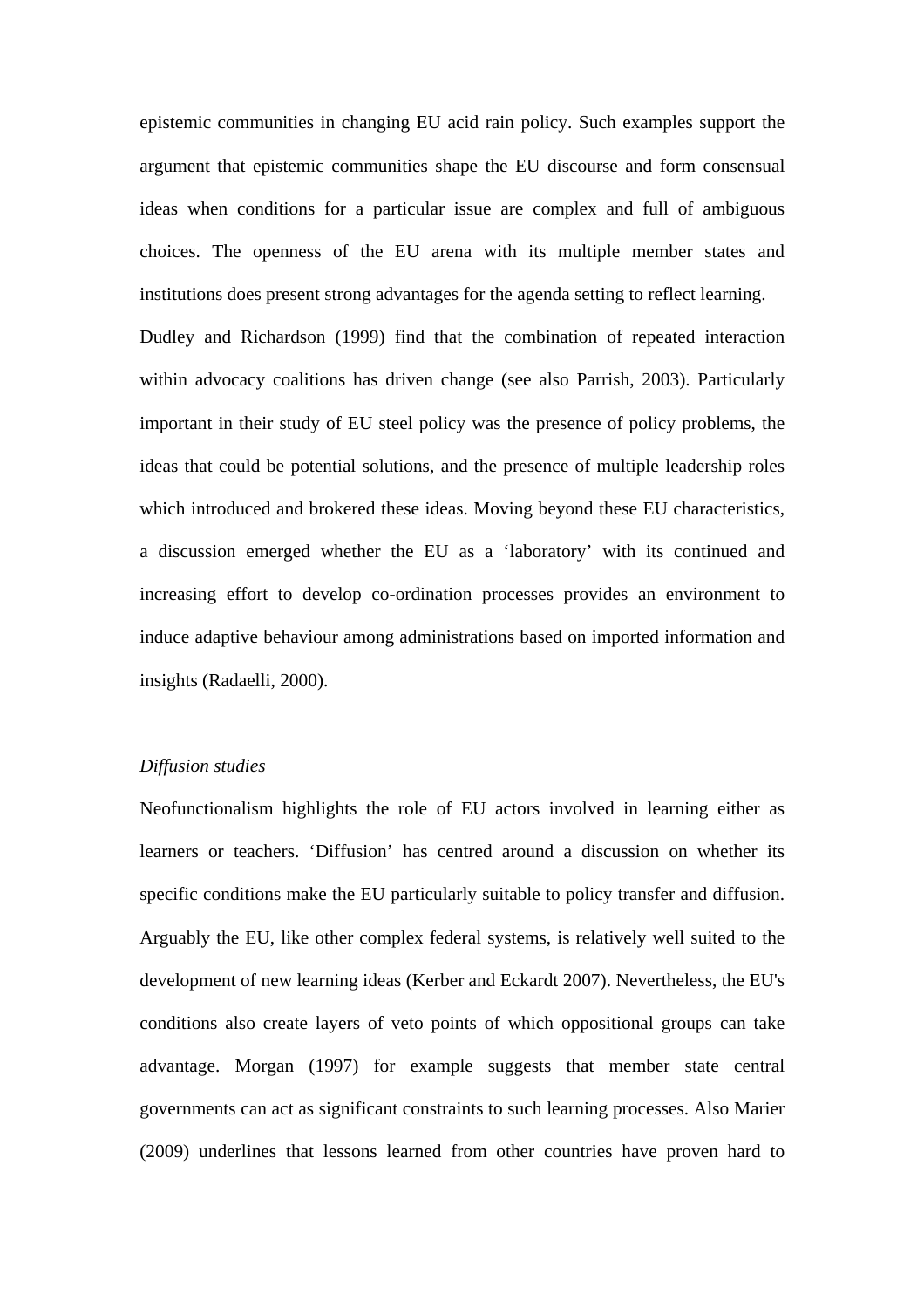implement when major national interests are at stake as seen in pension reform. It is one thing to set the agenda in one stage of the EU decision-making chain, but how one sustains learning and change across a number of levels is a fundamental EU challenge due to interdependencies between policy reforms and administrative reform, and between EU and national reforms (Schout, 2009).

More subtle are the Kerber and Eckardt's (2007) qualifications of the EU's learning capacities. They compare 'laboratory federalism' and the EU's OMC instrument. Laboratory federalism based on competition seemingly has substantial advantages over the EU's OMC centralised system of providing best practice. 'Benchmarks' are a type of optimal policies displaying an implicit preference for convergence while limiting the incentives for states to experiment and compete.

Moving from the broad discussion on the EU's learning conditions, enlargement and the increasing use of OMCs has more or less forced detailed attention for conditions for diffusion. The new Member States having to adapt to the EU's *acquis* and related institutions and the investments in OMC processes have delivered a stream of insights into the favourable conditions for diffusion. First, these studies are focussing more or less explicitly on whether convergence takes place – rather than on learning which is more mutually adaptive (Bomberg 2007). The causalities stimulating diffusion include whether financial support is given in relation to adaptation, the EU capacities to monitor actual implementation, political sensitivities concerning integration, whether pre-existing systems exist (if not, then adaptation is easier) and the type of governance mode (compliance, competition or communication) (Bauer, Knill and Pitschel, 2007).

In terms of isolating conditions, Radaelli (2000) finds evidence for national convergence and policy transfer under conditions where national models provide a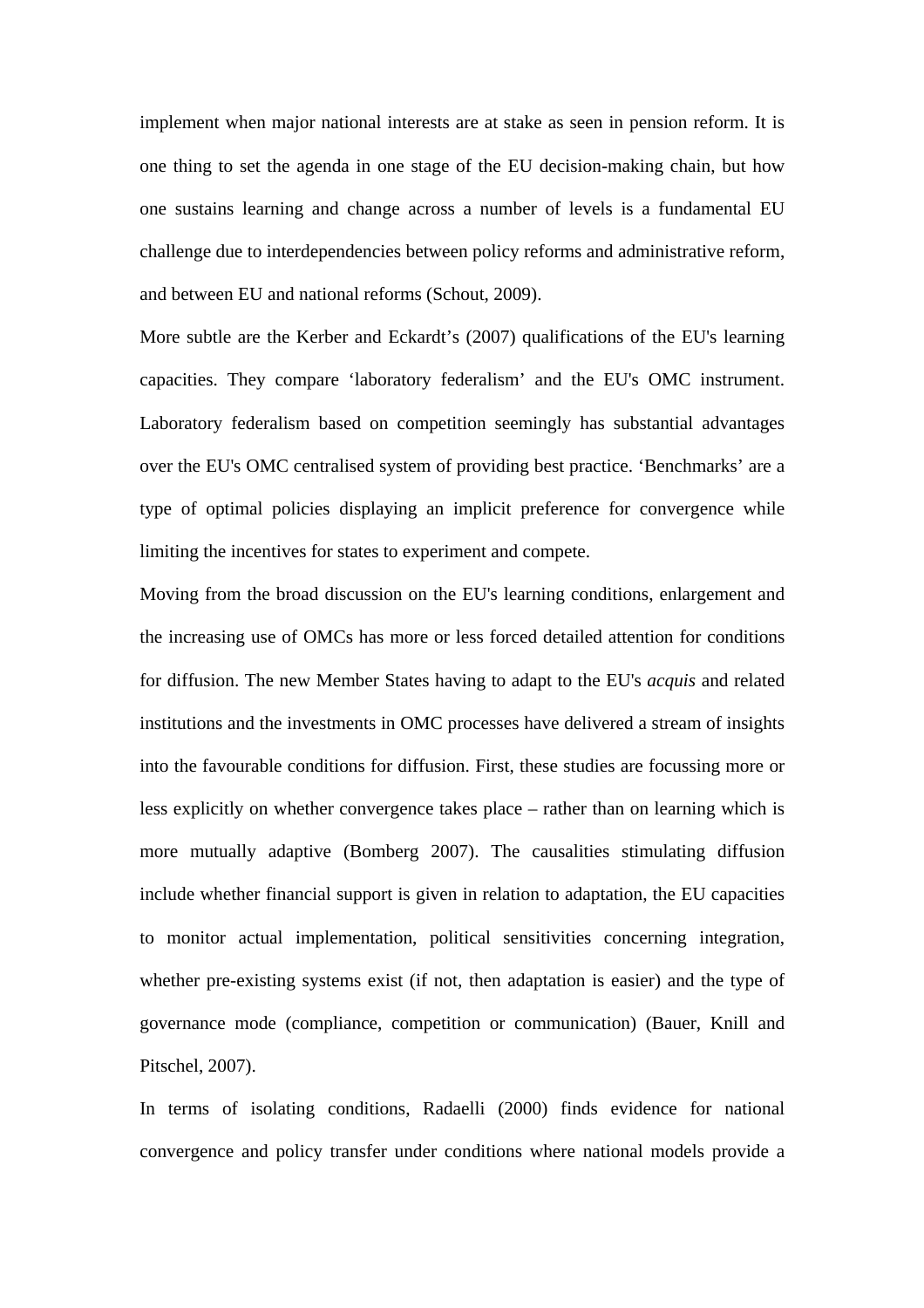source for transfer but also where EU institutions, particularly the Commission, can manufacture solutions and exercise entrepreneurship. Bulmer *et al.* (2007) studied three EU regulatory regimes in the utilities sector and conclude that policy transfer has been pivotal in the evolution of Europe's utilities in these sectors. Institutional dynamics are particularly significant, with the most hierarchical and institutionalised regime (air transport) providing the most evidence for emulation.

Moreover, the EU diffusion-related theories have generated considerable attention for the importance of the 'shadow of the hierarchy'. The extent to which new Member States incorporate the *acquis* depends partly on the EU capacities to enforce legislation (Bauer *et al.* 2007). Moreover, OMC processes and voluntary cooperation tend to misfire if they are not either strongly guided by Commission leadership (Schout and Jordan 2005) or threat of imposing legislation of soft coordination fails (Héritier and Lehmkuhl, 2008). This raises the question centring on to what extent diffusion theories are about learning or squarely about coercion (Radaelli, 2009).

To understand the true extent of EU policy transfer, Padgett (2003, 228-9) argues that it is insufficient to study how policies are transferred from the member states to the EU ('uploading' of a policy). One must analyse the 'downloading' which is dependent on how well the policy idea fits with domestic institutions and interests and the configuration of the national institutions. Padgett's (2003, pp. 242-3) empirical findings suggest that the EU leads to weaker forms of hybrid transfer. Uploaded policies must first survive the bargaining process and then subsequently be downloaded and adapted to the national level.

This underlines the strengths and the weaknesses of the EU's capacity to diffuse. Policy transfer is more likely to involve labels rather than beliefs. This is in addition to the difficulty of getting policy ideas through the complex 'veto' points of the EU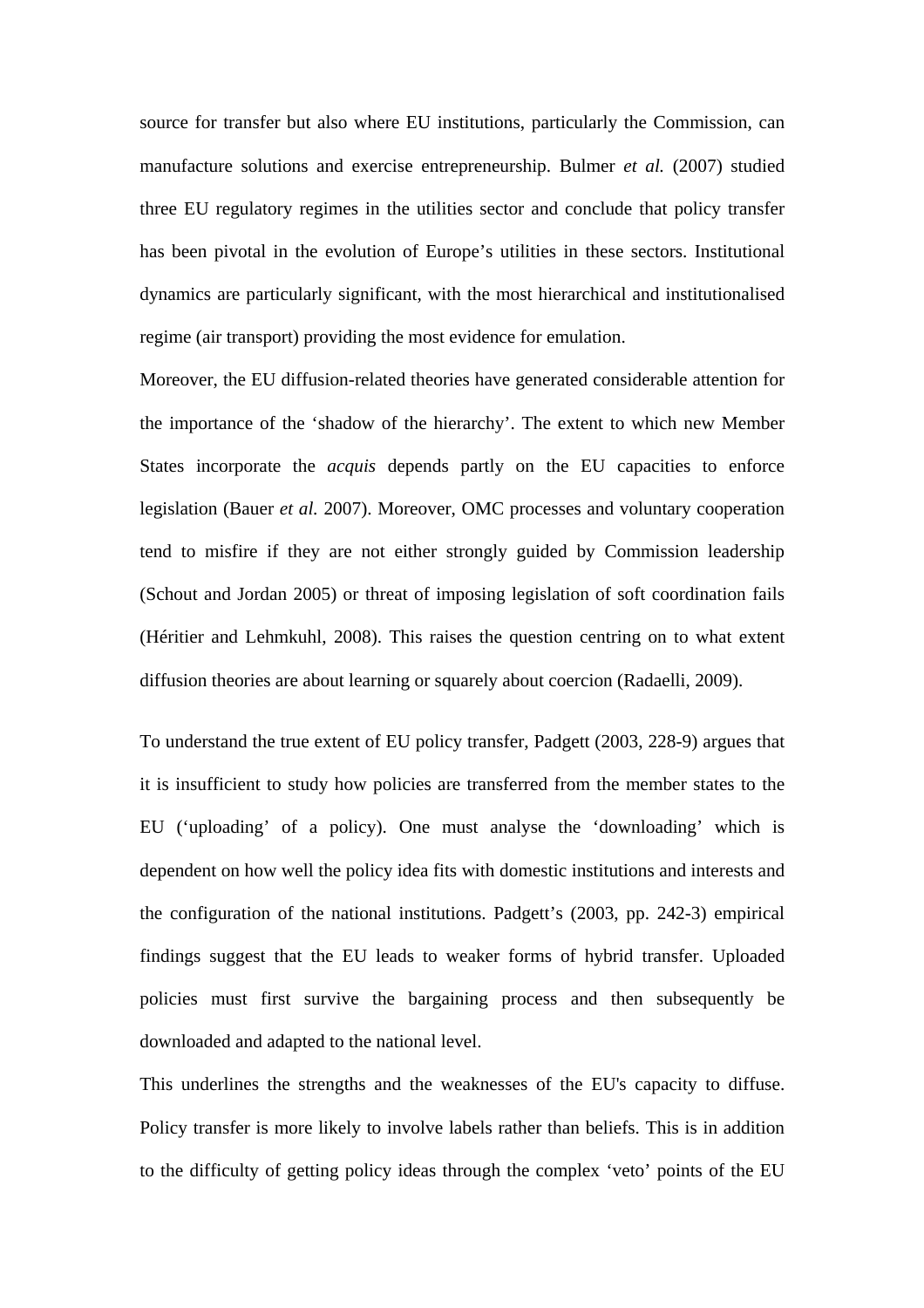multi-institutional system. In this process, the adaptation pressures triggered by the European-level policy ideas may redistribute resources and affect the political balance within the domestic constituency; furthermore, the interaction of the national representatives with the EU process may cause the national actors to redefine how they view a problem (Padgett, 2003). This underlines conditions where strong domestic coalitions perceive gains from a policy shift and where the national representatives have more continuous interaction. The EU's system of continuous interaction where the same actors often meet in multiple arenas indicates that the system may be geared towards uploading but face inherent difficulties with downloading.

If one extends the policy transfer analysis to EU influence on other regions, this dynamic may be even more limited. Grugel (2007) studied the impact of EU efforts to export notions of social citizenship to the MERCOSUR region. The actual learning was extremely limited as the South American elites shared very little in the way of social norms (Grugel, 2007, 56-61). Farrell's arguments suggest similar limits in extending diffusion processes to Africa (Farrell, 2009). This confronts the EU with some difficulties as the international UN-based regulatory fora (e.g. for aviation safety) are country based whereas the EU prefers promoting 'regional blocks', but this will only succeed if more blocks such as the EU appear (Schout, 2008). The EU's place at international negotiation tables is therefore conditioned on the prior diffusion of integration experience with its inherent difficulties.

Current EU literature is highly critical towards concepts of policy transfer and convergence (e.g. Chiti and Rhodes, 2007; Lodge, 2007, and Scharpf, 2001, have labelled the learning-based OMC turn in the EU as 'mere talk'). Others see more significant dynamics as the above examples have shown. Yet, if one brings in the time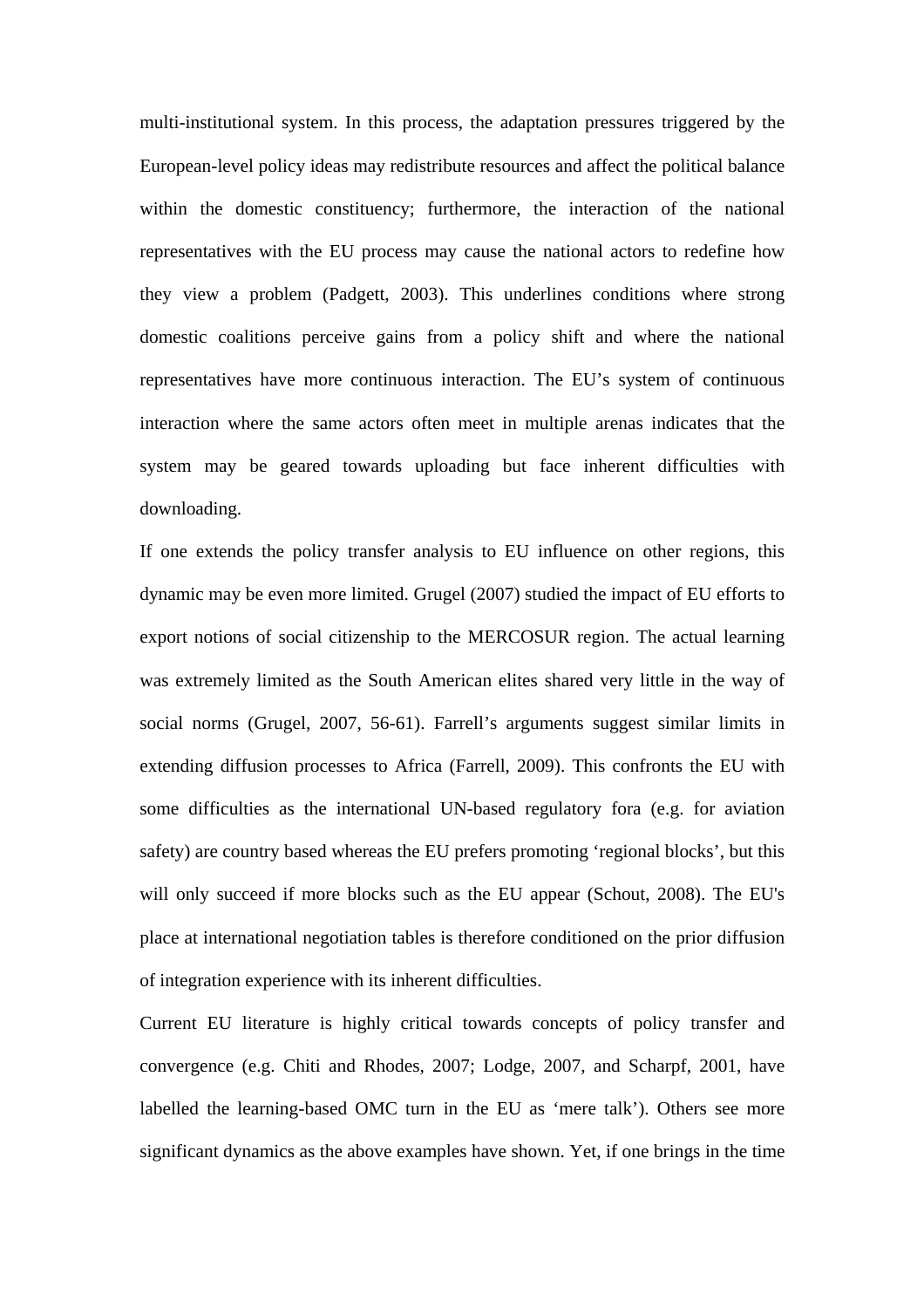dimension, we can see major mutual adaptation processes in areas such as consumer policy or competition policy (e.g. Kassim and Wright, 2009). Eising (2002) pointed out that consensus building norms and consensual knowledge lead to policy learning and change may be possible in the latter stages of the EU policy process. In the highly sensitive area of energy liberalisation, routine interaction in the EU's multilevel system has triggered policy learning. The incremental nature of the Council proceedings forced member states to aggregate their preferences and build solutions in a sequential manner while increasing the knowledge of member state representatives about the questions at hand and the consequences of policy change (Eising, 2002, 109-13). Nevertheless, the ambitious Lisbon process seems to have been a failure for a decade, and the 'Cardiff' learning process has simply conflated (Jordan and Schout 2006). In other words, there are successes and failures to report, suggesting that scholars avoid jumping to conclusions.

## *Governance and learning*

Although originating from a different thread, 'EU governance' is closely related to the notion of epistemic communities. The success of the internal market programme and the enlargement from 15 to 27 Member States triggered a profound examination of EU governance. Much of the 'governance turn' from hierarchical steering (legislation) towards particular networks (or communication-based instruments more generally) centres on networks such as OMC and agencies (or 'networkedgovernance', see Kohler-Koch, 2002, Jordan and Schout 2006). Moving beyond legislation, network-based instruments depict problem-recognition and problemsolving as core elements of policy-making. Networked-governance crosses sub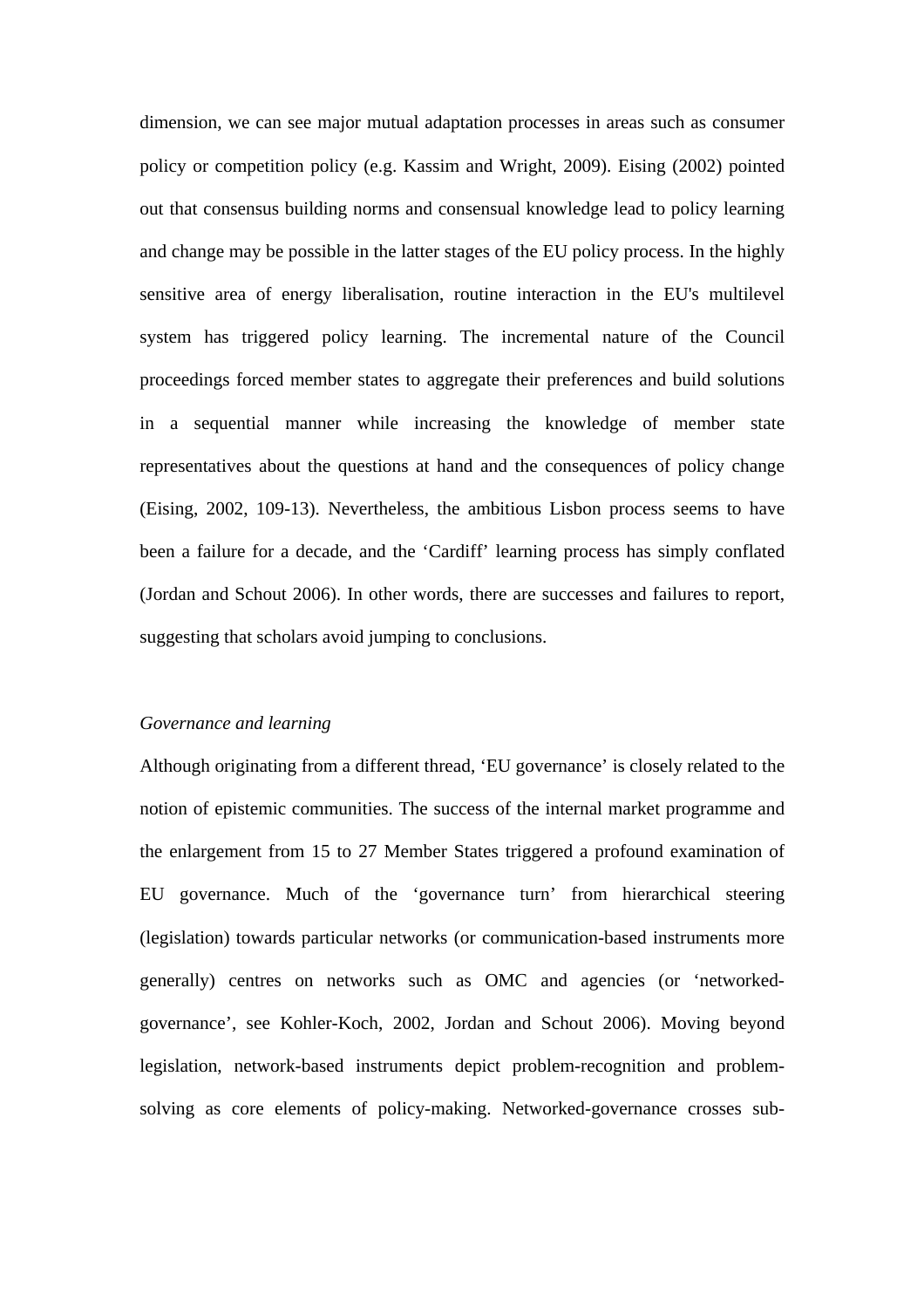national, national, European and international levels and involves a multitude of stakeholders across these levels (Eising and Kohler-Koch, 1999, 5-6).

The EU, with its diffused structure and party structures, is geared to consensusbuilding governed by persuasion (Kohler-Koch, 2002, 88-89) with the hope that, through knowledge transfer, convergence to the benchmark emerges (Bomberg 2007). However, others are much less concerned with a static form of convergence but see the EU institutions and other actors co-operating and competing in a process of collective learning as they seek support from society. Eberlein and Kerwer (2004) posit that governance, framed in terms of 'democratic experimentalism', can address policy stalemates as actors become exposed to ideas from outside and transform their understanding of their own interests.

Essentially, governance is about *process* – bringing actors together assuming this leads to action but the drivers and conditions for success have garnered little attention. Schout and Jordan (2005) discuss the implicit assumption in governance that networks are self-organising on the basis that actors learn almost automatically because they recognise their interdependence and the value added of mutual adaptation. Ostrom (1986) deducts a list of preconditions for successful selforganisation including small size, a tradition of cooperation and a common culture. This would emphasise the limits of network learning in an increasingly differentiated EU and help to explain why the OMC-type learning has mixed results. It also emphasises the need to start taking the management of networked-governance seriously.

### **CONCLUSIONS AND SPECIAL ISSUE OVERVIEW**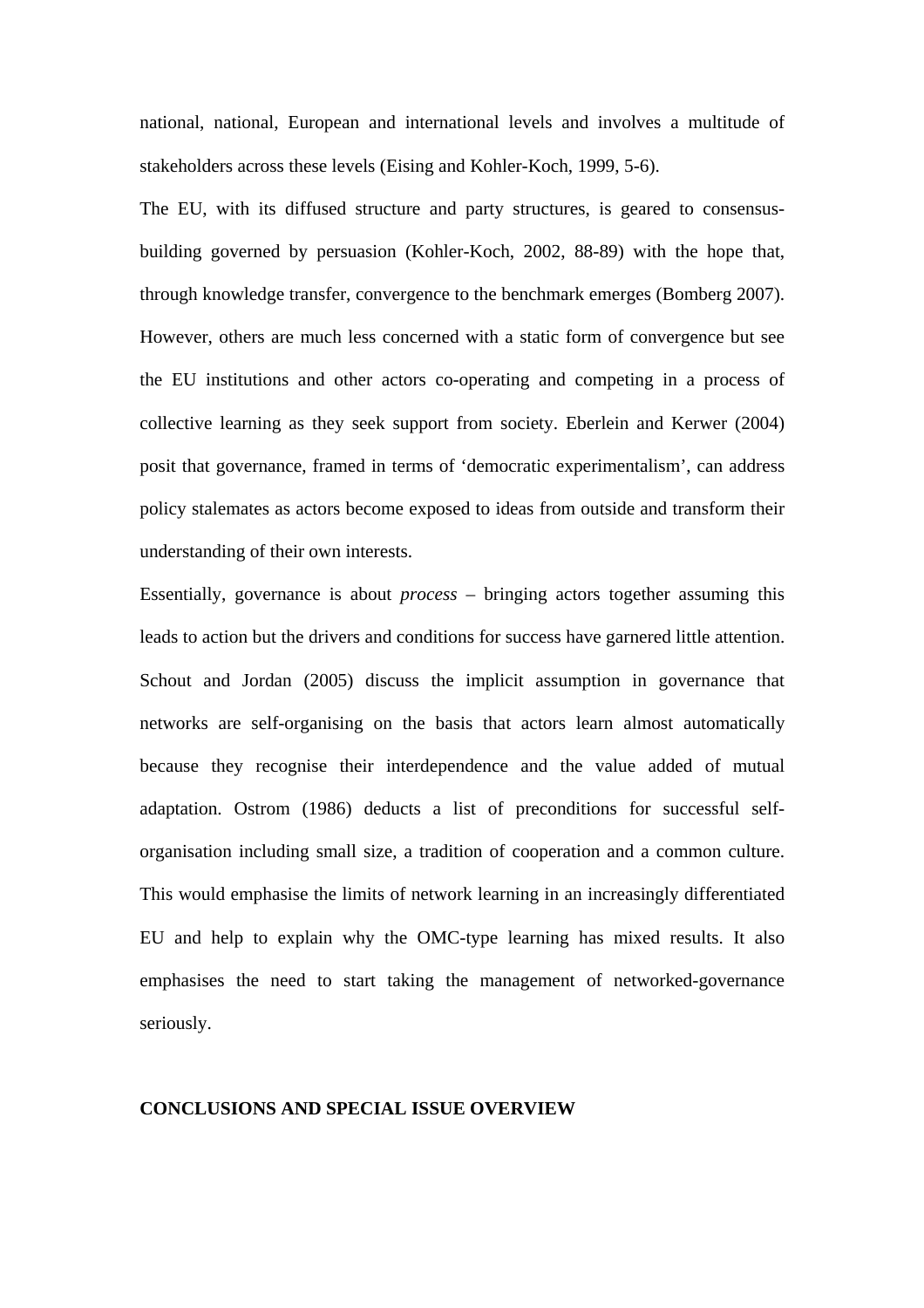The first conclusion of this review is that the extension of policy analysis into learning theories started in the US and seemed to have reached a plateau in the early 1990s: major reviews of learning theories emerged, concluding that learning has to be decomposed in questions around who learns, what is learnt and under what conditions. As such, learning theories had not become a serious component in European integration studies. However, with the initiation of the governance 'turn' around 2000, integration theories shifted from macro theories towards analysing the micro processes in EU decision-making. Pragmatic considerations following enlargement and a change in preferences ('a paradigm shift', see Schout, 2009) in favour of networks and related learning-driven instruments – mainly OMC – has made learning a major theme on the EU academic and political agendas. The increased differentiation in the EU and swing towards ´new´ governance made it even more important to understand whether and how Member States learn to operate in the more competitive internal market and whether and how they adapt to policies elsewhere in the EU. With this renewed interest in learning theories, the attention increased for conditions for learning and diffusion.

Secondly, there seems to be a mismatch between the extent to which learning instruments are now applied in the EU and our understanding of learning in complex multi-level systems. At the political level, networked-governance banks strongly on the capacities of member states to learn rapidly whilst academic literature is strongly divided over the extent to which member states learn. OMC has been warmly perceived by those claiming that its communication-based instruments are the new preferred instruments. Others suggest these institutions amount to little more than just talk. This special issue however has shown that scholarly literature is trying hard to become more precise regarding conditions for learning and questions about whether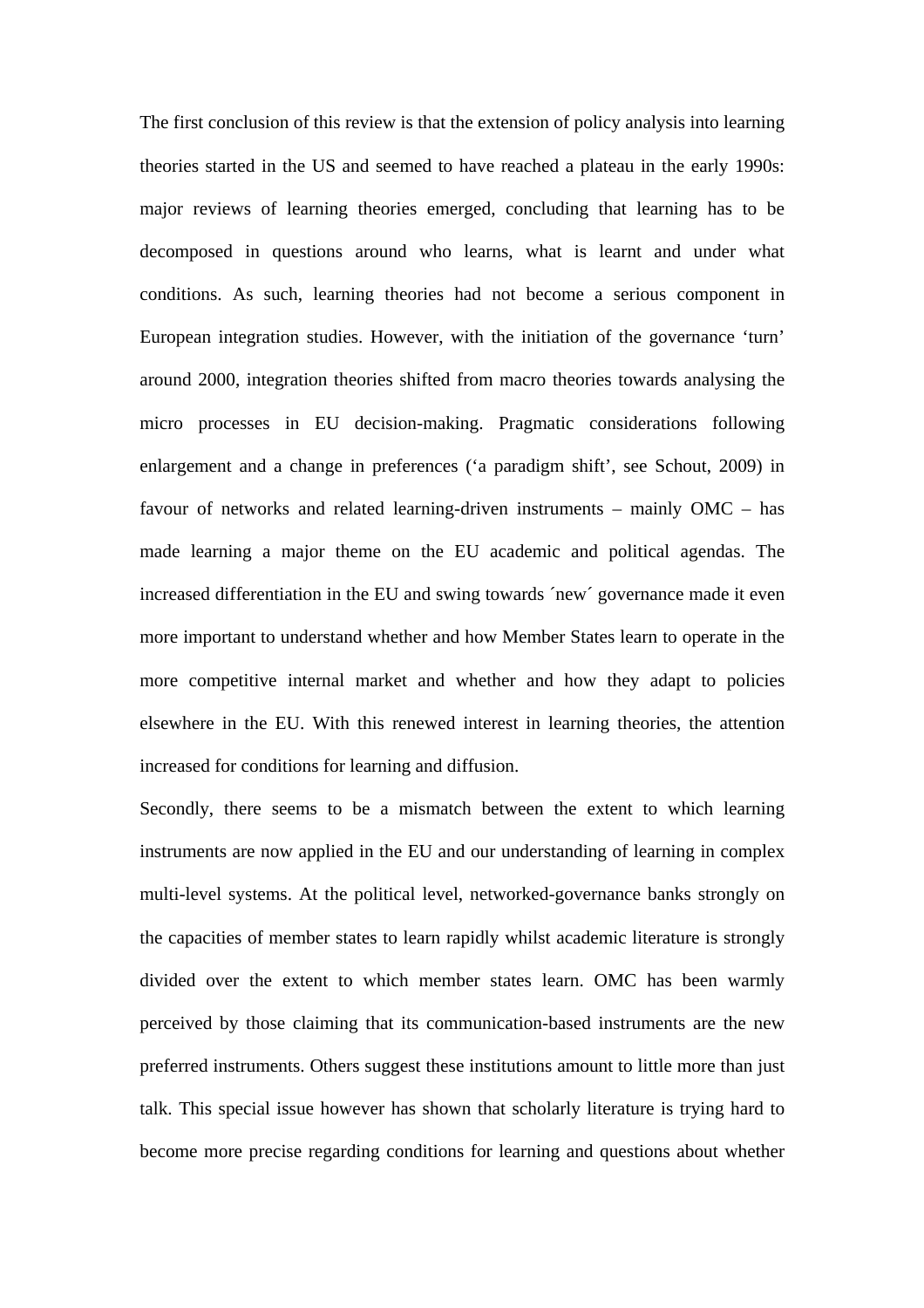the time dimension of learning has been underestimated – allowing for more time, the EU's abilities to learn may be a source of its resilience.

Thirdly, networks have always played a major role in learning theories. In the EU, however, networks were first less the focus of attention and even seen as a second best option compared to more community approaches to integration in the presubsidiarity days. However, with the governance 'turn', networks developed into the top league. With this, learning-related governance theory was equated with selforganisation. Hence, the EU literature had a different emphasis compared to the earlier learning theories that were more concerned with organisational learning and leadership.

Fourthly, although still in an early phase, conditions that influence learning in the EU are becoming clearer. Characteristics of the EU that foster learning include its diversity of Member States locked in repeated interactions and its multiple and multilevel leadership which makes the EU open to new ideas. The EU's operational basis organised in networks (including advocacy coalitions or epistemic communities) offers multiple possibilities to exchange ideas and knowledge. Yet, with its diversity of actors, layers and phases (including uploading, downloading and implementation) the EU also offers multiple obstacles to learning and the implementation. This implies an inherent tension between institutional innovation and path dependence.

In sum, there are those that are equivocal about whether learning is a relevant subject or whether the EU system has substantial advantages for learning over individual states and sub-national regions. Some scholars view diffusion of power across EU institutions and levels as enhancing the possibility for learning as states are forced to consensus whilst other scholars see this diversity as multiplying veto points that block learning and the implementation of lessons learned. Yet, rather than having left it as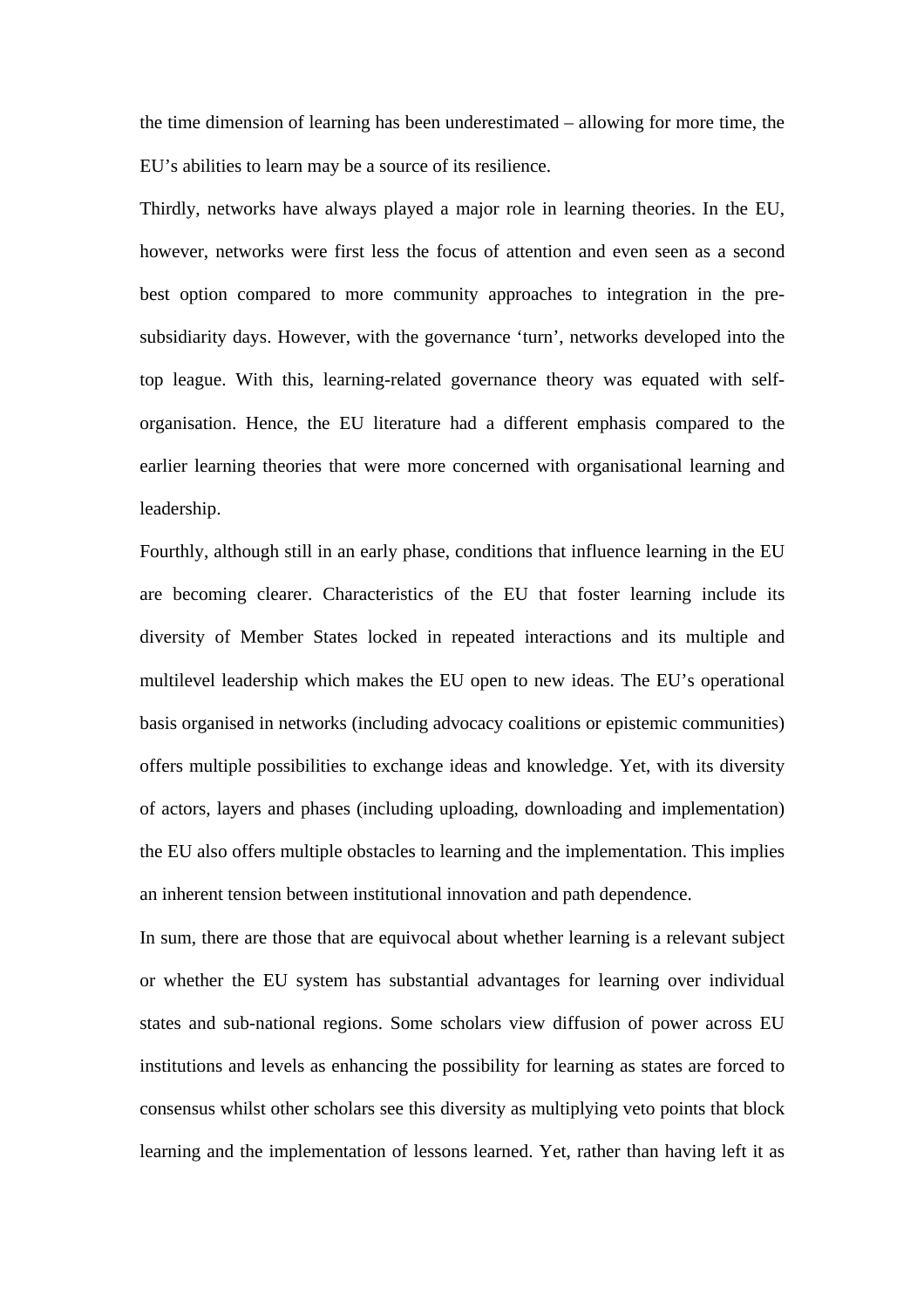debate between the EU as facilitating or frustrating learning, the literature has been identifying the contingencies involved in learning and singling out the leadership provided by the (formal and informal) EU institutions including the 'shadow of the hierarchy'.

Reconsidering learning and taking stock of the current trends, learning now combines longer term perspectives for understanding changes and specification of learning contingencies with clearer distinctions between types of learning. With the differences in nuances between learning, diffusion, governance and lesson drawing, and with the multitude of intervening variables, learning is not developing into an elegant, parsimonious theory. Fortunately, elegance is not a requirement for relevant theories. Understanding European integration beyond crude institutional theories requires working with more differentiated concepts such as 'learning'. What the discussions above and in this special issue however show is that the body of EU learning literature is growing and opening up the change patterns.

## *Issue Overview*

To highlight the insights in learning conditions and the specificities of learning in the EU, the editor explicitly selected authors working with inter- and intra-EU comparisons. The special issue starts with two empirical papers examining the consequences of the EU's key administrative feature, i.e. its multi-level nature and emphasising the difficulty of instrumental learning. *Schout's* article isolates two sets of interdependencies. First, learning at the EU and the national levels are interdependent. In the EU's multi-layered administration, administrative changes at the international level are dependent on the match between learning at EU and at national levels. Secondly, the EU's 'governance learning' is interdependent on its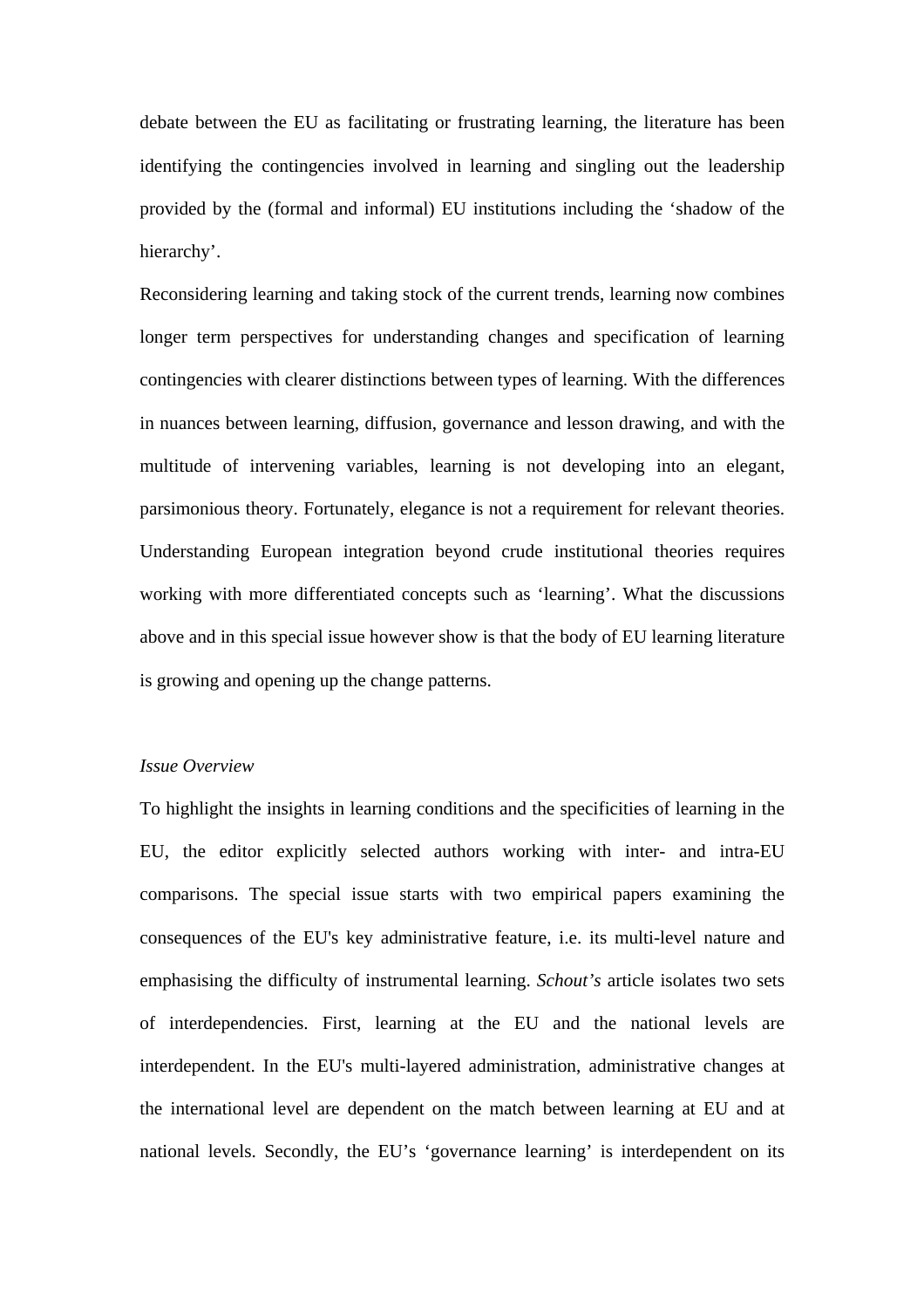'instrument learning' and 'organisational learning'. These conceptual and administrative interdependencies underline that in a multilevel system learning needs to develop in parallel at the EU and the national administrative levels, as seen in the implementation failure at the EU level.

*Radaelli* (2009) examines the nature of learning itself by asking whether analytic approaches to policy formulation, specifically regulatory impact assessment (RIA), enable complex organizations to learn. He distinguishes between types of learning, their micro-foundations, and the implications for knowledge utilization. The article assesses four countries (Denmark, the Netherlands, Sweden, and the UK), controlling for both domestic and multi-level effects. He concludes that, in the case of RIA systems, mutual learning has a high level of symbolic learning due to emulation (to gain legitimacy by trying to appear more like the benchmark countries) and political learning (improved policy salesmanship rather than substantially learning about policies through RIA).

The next two papers gauge how the EU system compares with external systems. *Farrell* (2009) examines the extent to which the European model has been exported to other regional integration projects. The article incorporates a historical institutionalist approach with the policy learning framework. Like Schout and Radaelli, Farrell points to limitations in relation to instrumental learning. Farrell's explanation is largely based on internal and external stabilising power conditions. However, she also points to changes emerging overtime as new actors, particularly NGOs, appear on the scene. *Montpetit* (2009) questions whether EU policy processes are particularly conducive to policy learning. His statistical analysis rests on a survey of actors in Europe and North America. Despite claims that the EU involves more learning than the US and that the EU has specific policy styles, Montpetit does not find such differences. Differences in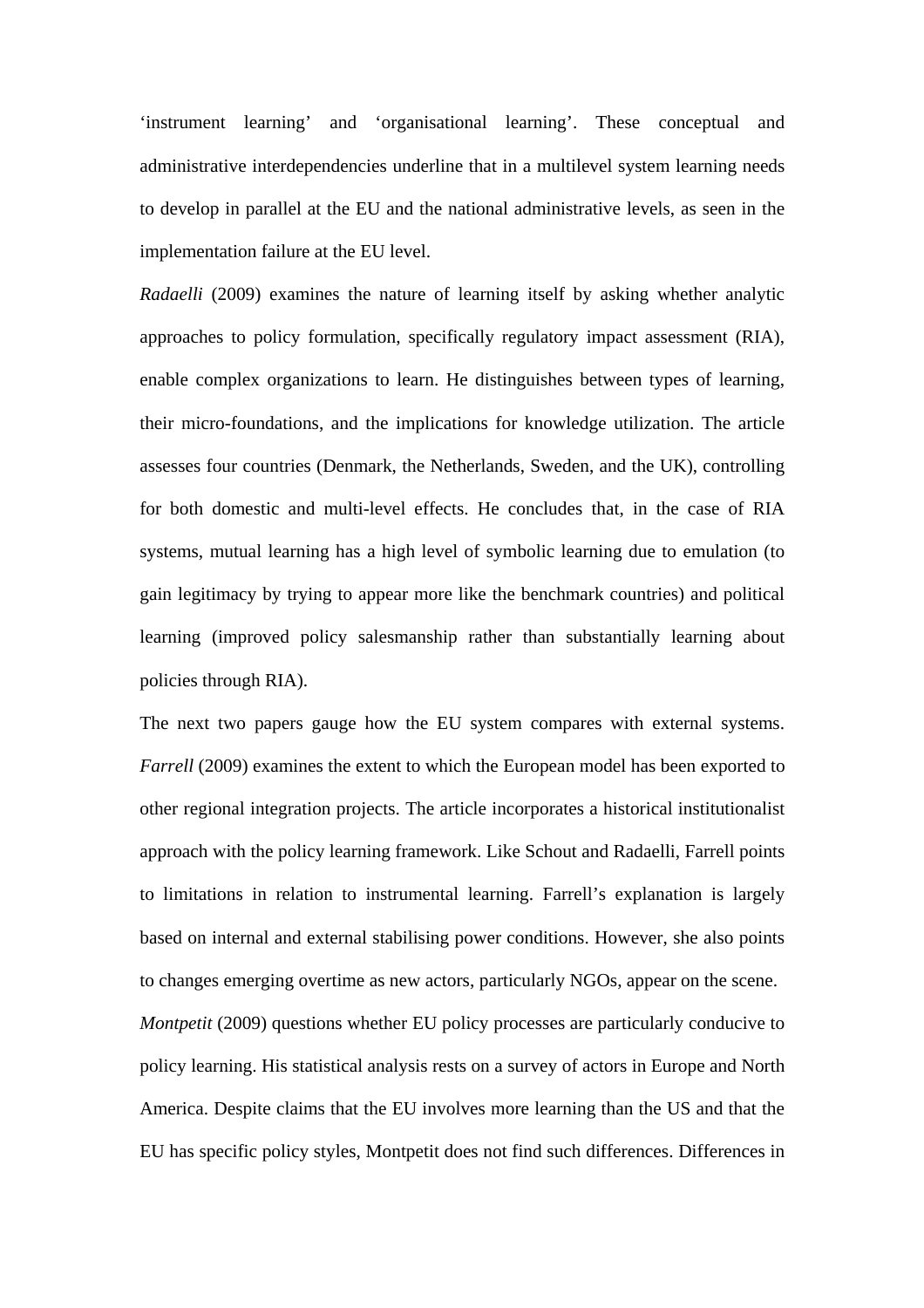learning seem to be between policy fields, not between geographical areas. This also speaks to those who are concerned with a legitimacy gap particularly in the EU due to learning-based instruments.

Demonstrating that key learning processes may happen within the EU but without large EU input, *Marier's* (2009) article reveals that, in the area of pension reforms, where the EU member states have retained control, instrumental learning has been highly path dependent. Although European governments have created special public inquiries (such as commissions) to provide an in-depth analysis of pensions policy problems and learning from abroad, substantive learning from abroad has remained very limited.

Picking up the theme of the EU's learning abilities, *Zito's* (2009) article investigates the evolution of two environmental agencies (the European Environment Agency and the England and Wales Environment Agency) that have distinct roles of improving EU environmental performance. Traditional agency theories are based on principalagent models and examine the ability of agencies to shirk. Zito however looks more at the micro level changes by examining two dimensions of the EU learning process: organisational learning and policy learning. The article provides insights in the subtleties of how both agencies have been able to reformulate their roles by using among others budget reforms and outcomes of evaluations. In line with Montpetit's findings, the EU level does not seemingly offer more learning abilities than the national level.

*Egan* (2009) discusses the special issue pieces by asking under what conditions does the need for solutions to political and societal problems lead to the transferral of a policy designed for another political system and/or ideas taken from other contexts. She interrogates the use of terminology in the special issue and compares the value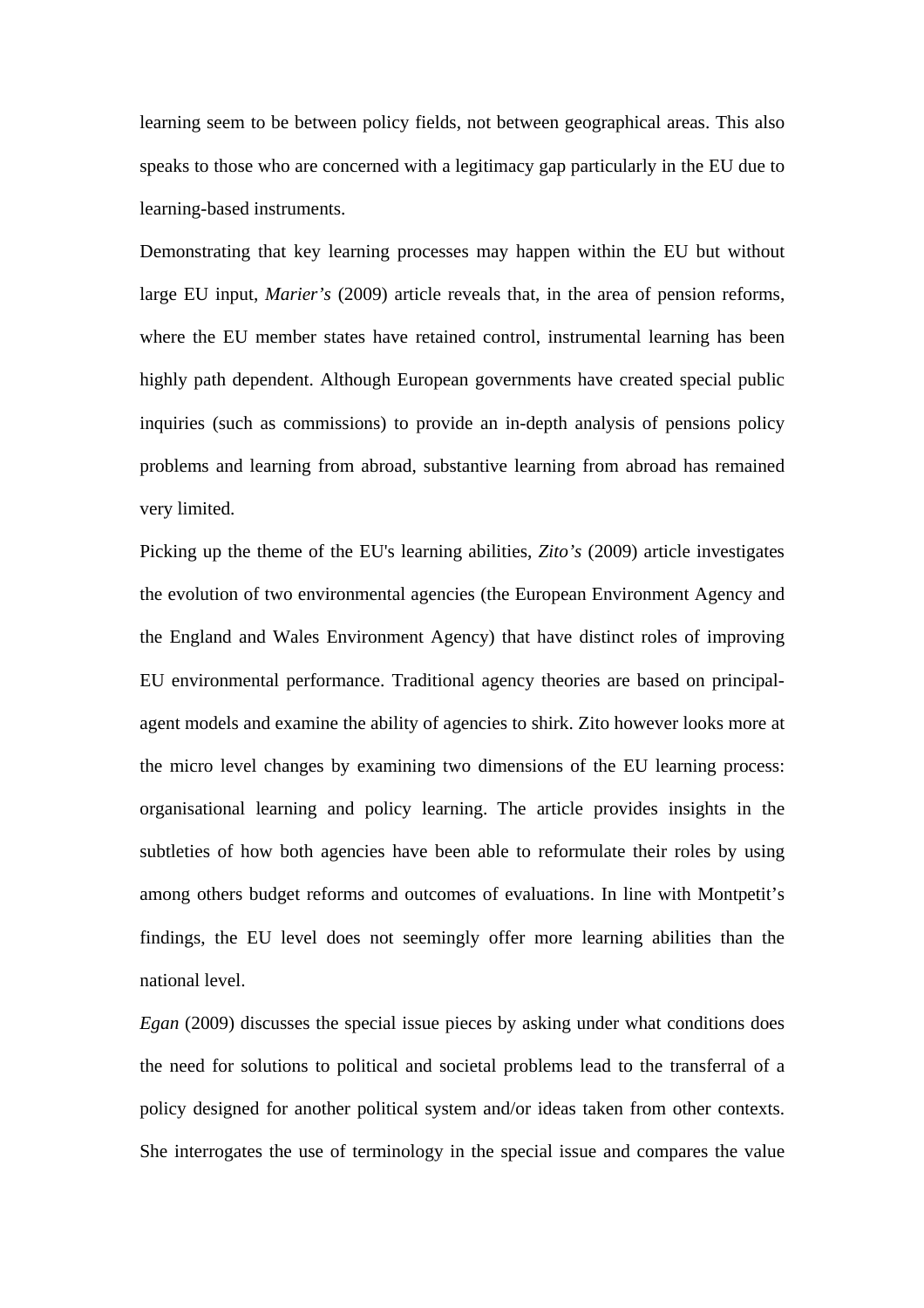added of the learning approach to other plausible mechanisms for policy diffusion. This discussion piece assesses the extent to which this issue can provide analytic leverage and historical narratives about policy change given the several complementary, yet distinct, notions of policy learning found in this emerging area.

The authors all point to the enormous ambitions of even contemplating the possibility of cross border learning and to the major difficulties and interdependencies involved. Yet they also show that time is an underestimated factor in learning studies which should warn scholars to jump to conclusions about refuting or embracing learning theories. Moreover, they underline that, depending on the areas, changes *are* taking place influenced by shifts in perceptions of problems and solutions. By decomposing the many forces at work, slowly but surely our insights into what drives change in the complex EU integration process increases. Finally, and counter to intuitive and counter claims elsewhere, the EU does not seem particularly better at learning than other administrative systems – although it seems to be relying on the expectation more.

## **ACKNOWLEDGEMENTS**

The authors thank Michelle Egan, the other special issue authors and the two anonymous referees for their invaluable suggestions. Anthony Zito also thanks the Leverhulme Trust and the British Academy for their support.

#### **BIOGRAPHY**

**Anthony R. Zito** is Reader in Politics at Newcastle University. **Adriaan Schout** is Senior Research Fellow at the Netherlands Institute of International Relations ('Clingendael').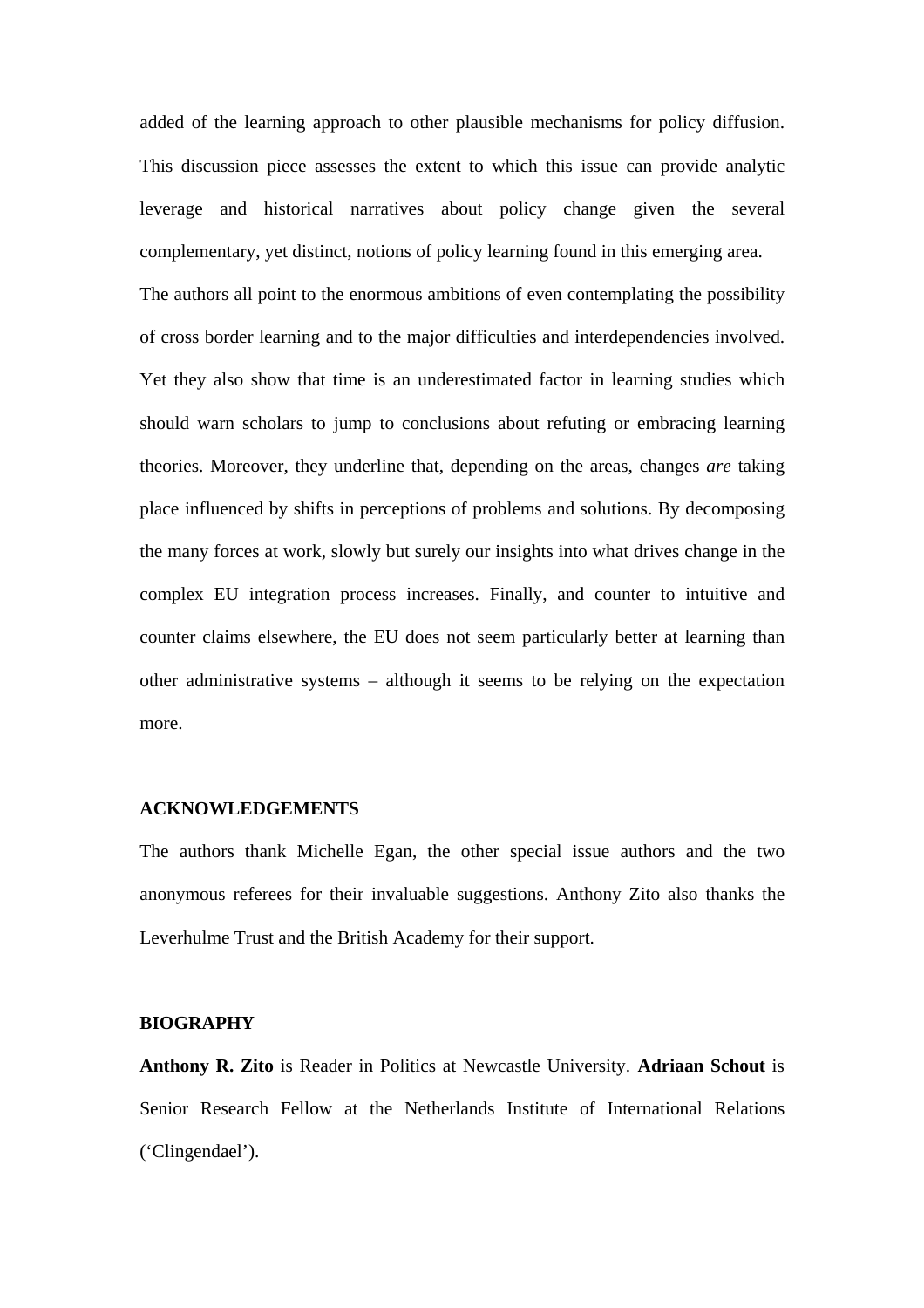Corresponding author: Dr. Anthony R. Zito, Politics, GPS, Newcastle University, Newcastle upon Tyne NE1 7RU, UK, a.r.zito@ncl.ac.uk.

### **REFERENCES**

Argyris, C. and Schön, D. (1996) *Organizational Learning II*, Reading, MA: Addison-Wesley Publishing.

Bauer, M., Knill, C., and Pitschel, D. (2007) 'Differential Europeanization in Eastern Europe: The Impact of Diverse EU Regulatory Governance Patterns', *Journal of European Integration* 29 (4): 405-23.

Bennett, C. (1991) 'What is Policy Convergence and What Causes It?' *British Journal of Political Science* 21 (2): 215-33.

Bennett, Colin and Howlett, M. (1992) 'The Lessons of Learning: Reconciling Theories of Policy Learning and Policy Change', *Policy Sciences* 25 (3): 275-94.

Berry, F. and Berry, W. (1999) 'Innovation and Diffusion Models in Policy Research', in P. Sabatier (ed.), *Theories of the Policy Process*, Boulder: Westview, 169-200.

Bomberg, E. (2007) 'Policy Learning in an Enlarged European Union: Environmental NGOs and New Policy Instruments', *Journal of European Public Policy* 14 (2): 248- 68.

Breslauer, G. and Tetlock, P. (1991) 'Introduction', in G. Breslauer and P. Tetlock (eds.), *Learning in US and Soviet Foreign* Policy, Boulder: Westview Press, 3-19.

Bulmer, S., Dolowitz, D., Humphreys, P. and Padgett, S. (2007) *Policy Transfer in the European Union Governance*, London: Routledge.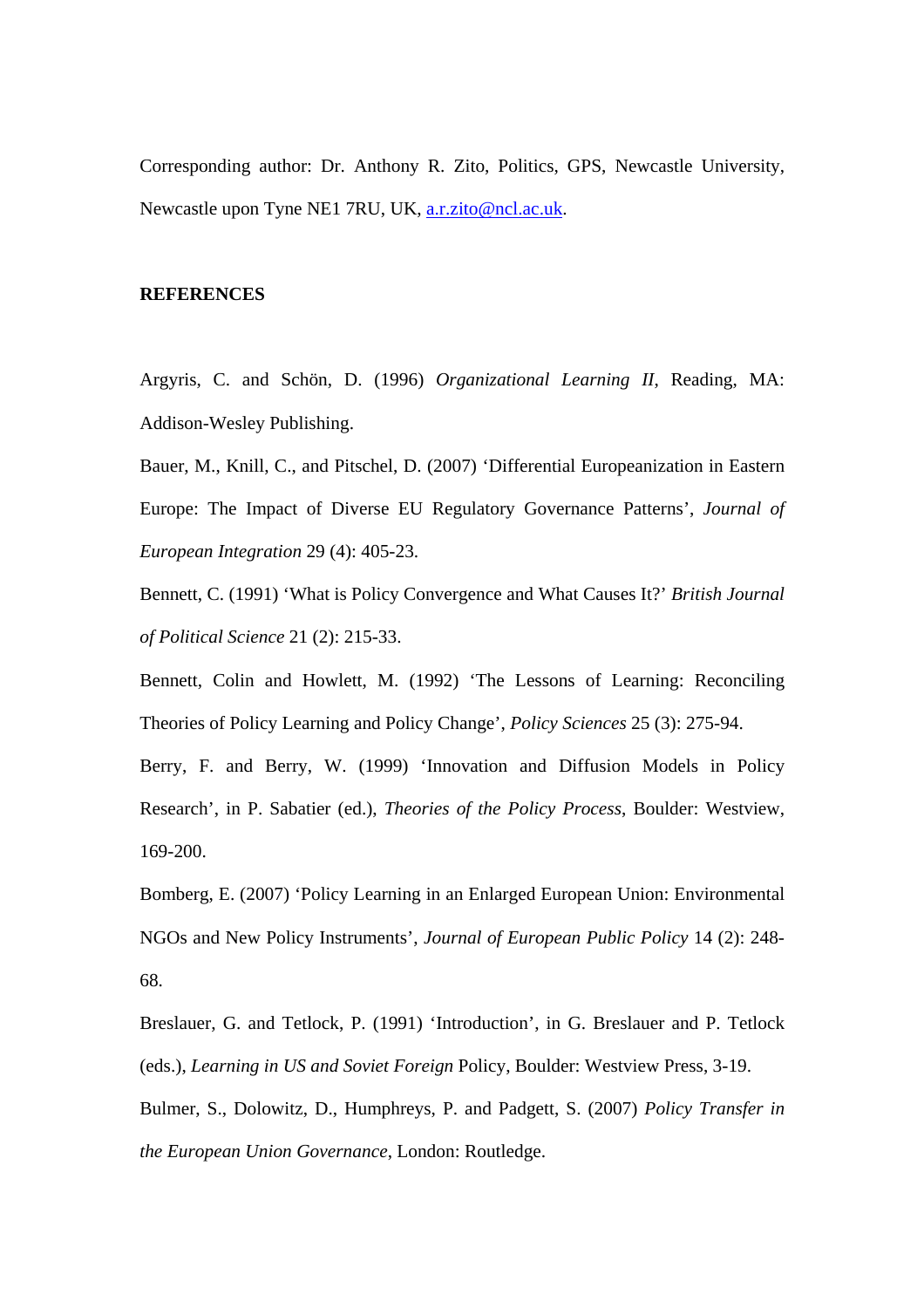Busch, P.-O. and Jörgens, H. (2005) 'The International Sources of Policy Convergence: Explaining the Spread of Environmental Policy Innovations', *Journal of European Public Policy* 12 (5): 860–84.

Citi, M., and Rhodes, M. (2007) 'New Modes of Governance in the EU: a Critical Survey and Analysis', in K. Jørgensen, M. Pollack and B. Rosamund (eds.), *Handbook of European Union Politics,* London: Sage, 463-482.

Cornett, L. and Caporaso, J. (1992) '"And Still it Moves!" State Interests and Social Forces in the European Community', in J. Rosenau and E. Czempiel (eds.), *Governance without Government: Order and Change in World Politics*, Cambridge: Cambridge University Press, 219-49.

Crossan, M., Lane, H. and White, R. (1999) 'An Organizational Learning Framework: from Intuition to Institution', *Academy of Management Review* 24 (3): 522-37.

Cyert, R. and March, J. (1992) *A Behavioural Theory of the Firm*, second edition, Oxford: Blackwell.

Deutsch, K. (1963) *The Nerves of Government*, New York: Free Press.

DiMaggio, P.J. and Powell, W.W. (1983) 'The Iron Cage Revisited; Institutional Isomorphism and Collective Rationality in Organizational Fields', *American Sociological Review* 48 (2): 147-60.

Dolowitz, D. and Marsh, D. (1996) 'Who Learns from Whom?' *Political Studies* 44 (2): 343-57.

Dudley, G. and Richardson, J. (1999) 'Competing Advocacy Coalitions and the Process of "Frame Reflection": a Longitudinal Analysis of EU Steel Policy', *Journal of European Public Policy* 6 (2): 225-48.

Eberlein, B. and Kerwer, D. (2004) 'New Governance in the EU', *Journal of Common Market Studies* 42 (1): 121-41.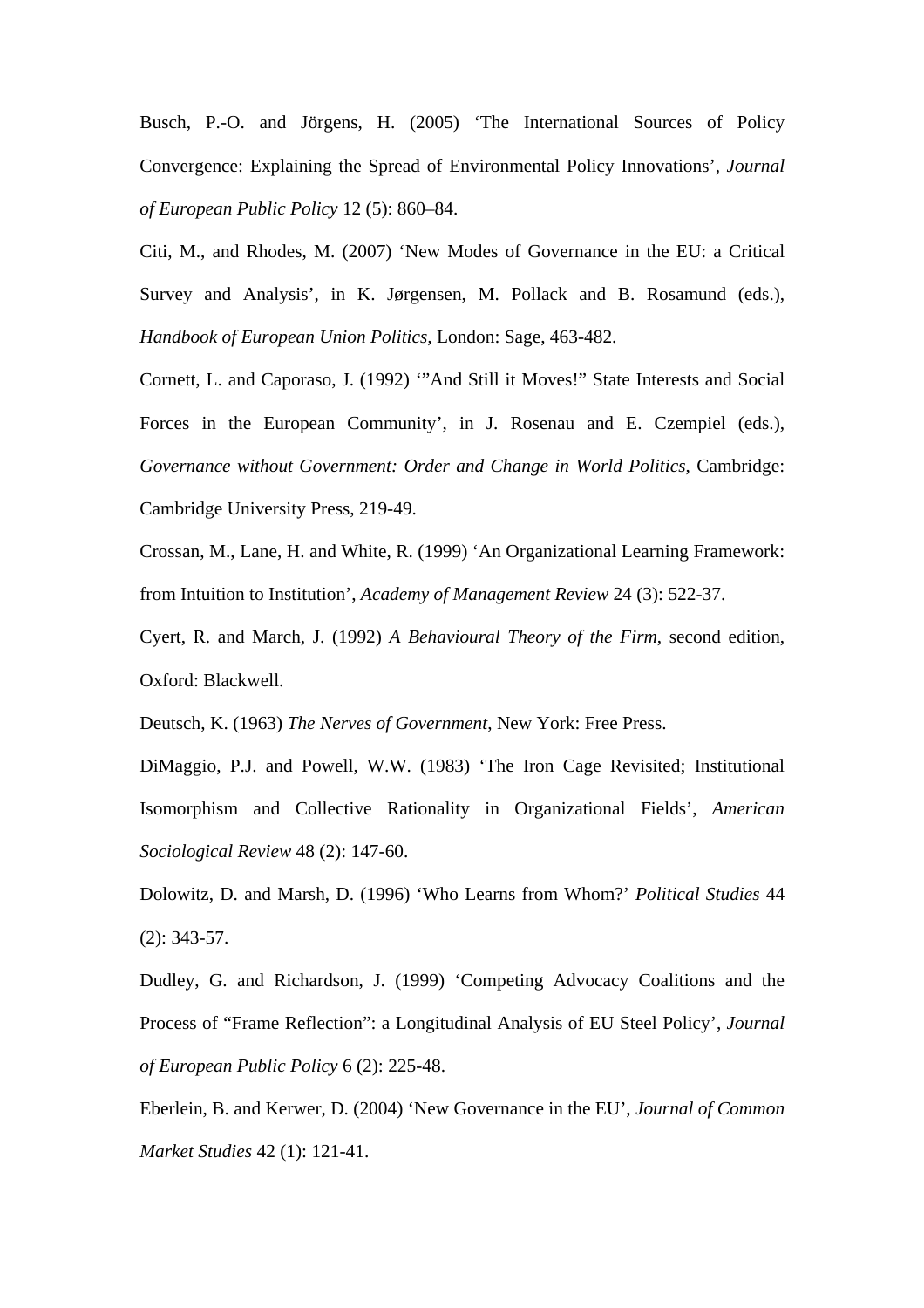Eising, R., (2002) 'Policy Learning in Embedded Negotiation: Explaining EU Electricity Liberalization', *International Organization* 56 (1): 47-84.

Eising, R., and Kohler-Koch, B. (1999) 'Introduction: Network Governance in the European Union', in B. Kohler-Koch and R. Eising (eds.), *The Transformation of Governance in the European Union*, London: Routledge, 3-13.

Farrell, M. (2009) 'EU Policy towards other Regions: Policy Learning in the External Promotion of Regional Integration', *Journal of European Public Policy* 16(8).

Grugel, J. (2007) 'Democratization and Ideational Diffusion: Europe, Mercosur and Social Citizenship', *Journal of Common Market Studies* 45 (1): 43-68.

Haas, E. (1964) *Beyond the Nation-State: Functionalism and International Organization*, Stanford: Stanford University Press.

Haas, E. (1968) *Uniting of Europe: Beyond the Nation State*, Stanford: Stanford University Press.

Haas, E. (1990) *When Knowledge is Power: Three Models of change in International Organizations*, Berkeley: University of California Press.

Haas, E. (1991) 'Collective Learning: some Theoretical Speculations', in G. Breslauer and P. Tetlock (eds.), *Learning in US and Soviet Foreign Policy*, Boulder: Westview Press, 62-99.

Haas, E. and Haas, P. (1995) 'Learning to Learn: Improving International Governance', *Global Governance* 1 (3): 255-85.

Haas, P. (1990) *Saving the Mediterranean: the Politics of International Environmental Cooperation*, New York: Columbia University.

Hall, P. (1993) 'Policy Paradigms, Social Learning and the State', *Comparative Politics* 25 (3), 275-96.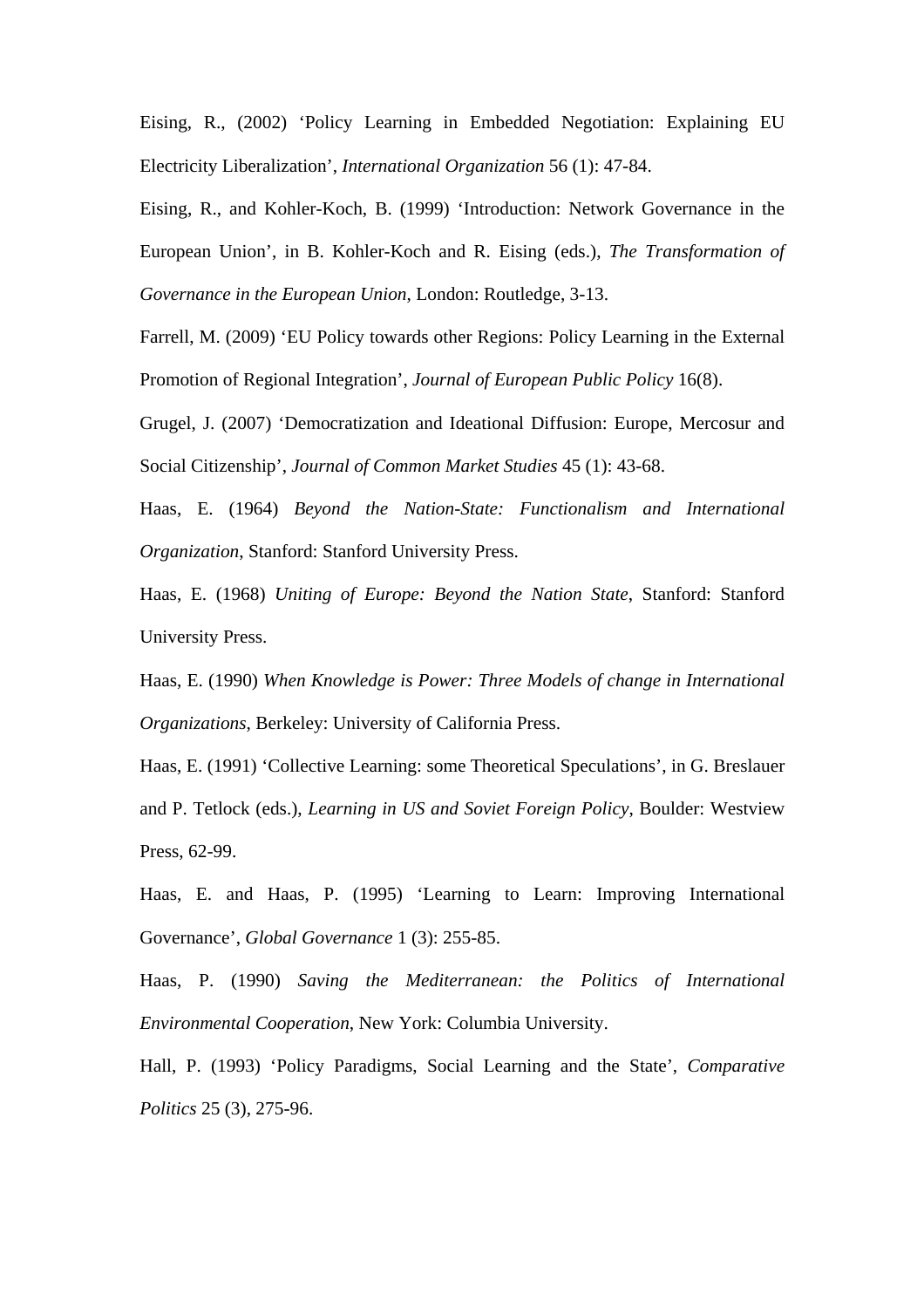Hancher, L. (1996) 'The Regulatory Role of the European Union', in H. Kassim and A. Menon (eds.), *The European Union and National Industrial Policy*, Routledge, London, 52-69.

Hayward, J. (ed.) (2008) *Leaderless Europe*, Oxford: Oxford University Press.

Heclo, H. (1974) *Modern Social Politics in Britain and Sweden*, New Haven: Yale University Press.

Hedberg, B. (1981) 'How Organizations Learn and Unlearn', in P. Nystrom and W Starbuck, (eds.), *Handbook of Organizational Design*, Oxford: Oxford University Press, 3-27.

Heidenreich, M. and Zeitlin, J. (2009) "Introduction", in M. Heidenreich, and J. Zeitlin (eds.), *Changing European Employment and Welfare Regimes - The influence of the open method of coordination on national reforms*, New York: Routledge, 1-9.

Héritier, A., and Lehmkuhl, D. (2008) 'Introduction: The Shadow of Hierarchy and New Modes of Governance', *Journal of Public Policy* 28 (1): 1-17*.* 

James, O., and Lodge, M. (2003) 'The Limitations of 'Policy Transfer' and 'Lessondrawing' for Public Policy Research', *Political Studies Review* 1(2):179-93.

Jervis, R. (1976) *Perception and Misperception in International Politics*, Princeton: Princeton University Press.

Jordan, A. and Schout, A. (2006) *The Coordination of the European Union: Exploring the Capacities of Networked Governance*, Oxford: Oxford University Press.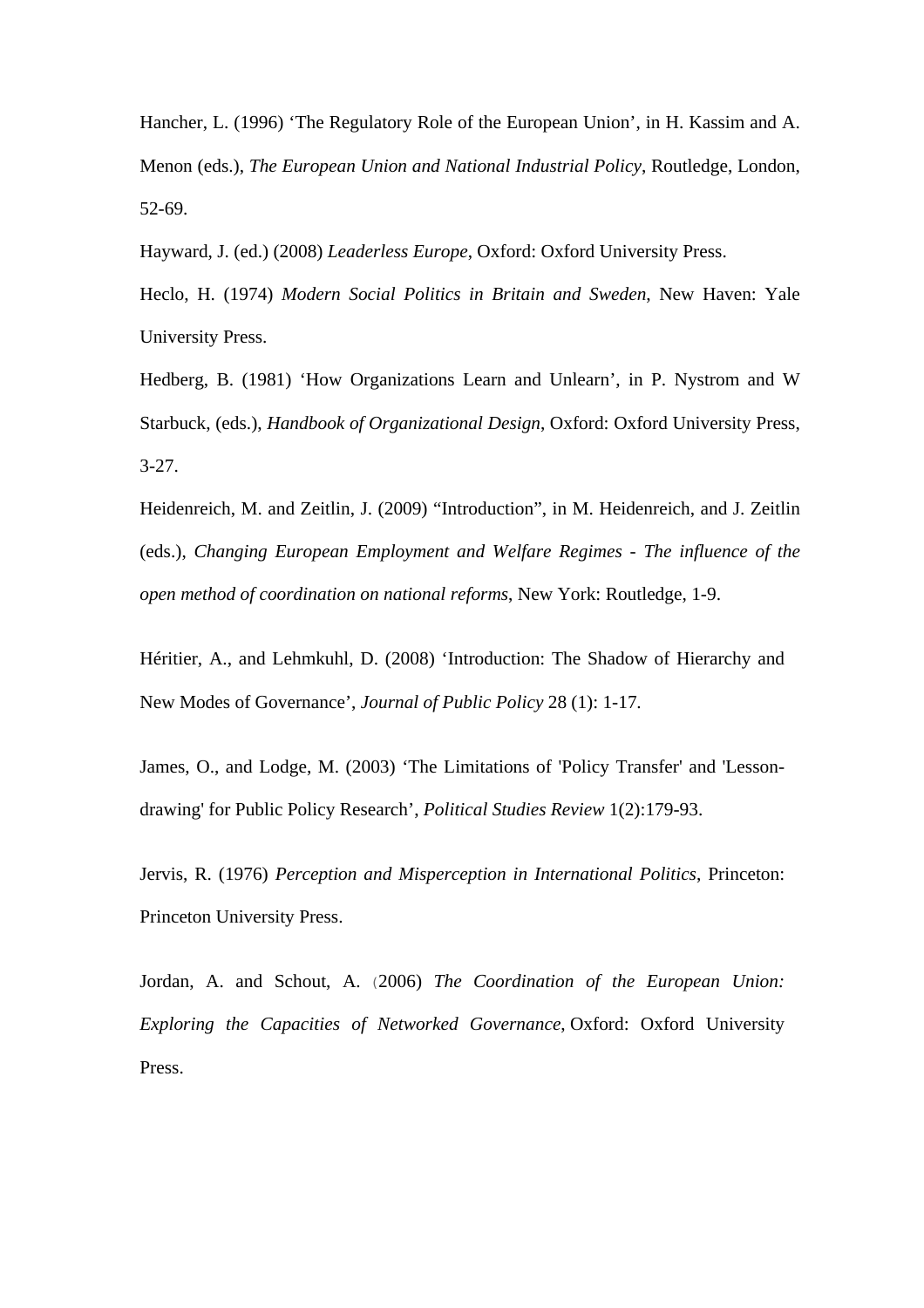Kassim, H. (2008) '"Mission Impossible", but Mission Accomplished: the Kinnock Reforms and the European Commission', *Journal of European Public Policy* 15(5): 648–68.

Kassim, H. and Wright, K. (2009) *Network Governance and the European Union: the Case of the European Competition Network,* paper for 'The Transformation of the Executive Branch of Government in Europe', ARENA, University of Oslo, 4-6 June.

Kerber, W. and Eckardt, M. (2007) 'Policy Learning in Europe: the Open Method of Co-ordination and Laboratory Federalism', *Journal of European Public Policy* 14 (2): 227-47.

Knight, L. (2002) 'Network Learning: Exploring Learning by Interorganizational Networks', *Human Relations* 55 (4): 427-54.

Knill, C. and Lenschow, A. (2005) 'Compliance, Competition and Communication: Different Approaches of European Governance and their Impact on National Institutions', *Journal of Common Market Studies* 43 (3): 583-606.

Kohler-Koch, B. (2002) 'On Networks, Traveling Ideas, and Behavioural Inertia', in T. Conzelmann and M. Knodt (eds.) *Regionales Europa – Europäisierte Regionen*, Frankfurt: Campus Verlag, 87-103.

Larosière Report (2009) *The Highlevel Group on Financial Supervision in the EU*: *Report*, Brussels: Commission of the European Communities, 25 February.

Levitt, B. and March, J. (1988) 'Organizational Learning', *Annual Review of Sociology* 14: 319-40.

Levy, J. (1994) 'Learning and Foreign Policy: Sweeping a Conceptual Minefield', *International Organization* 48 (2): 279-312.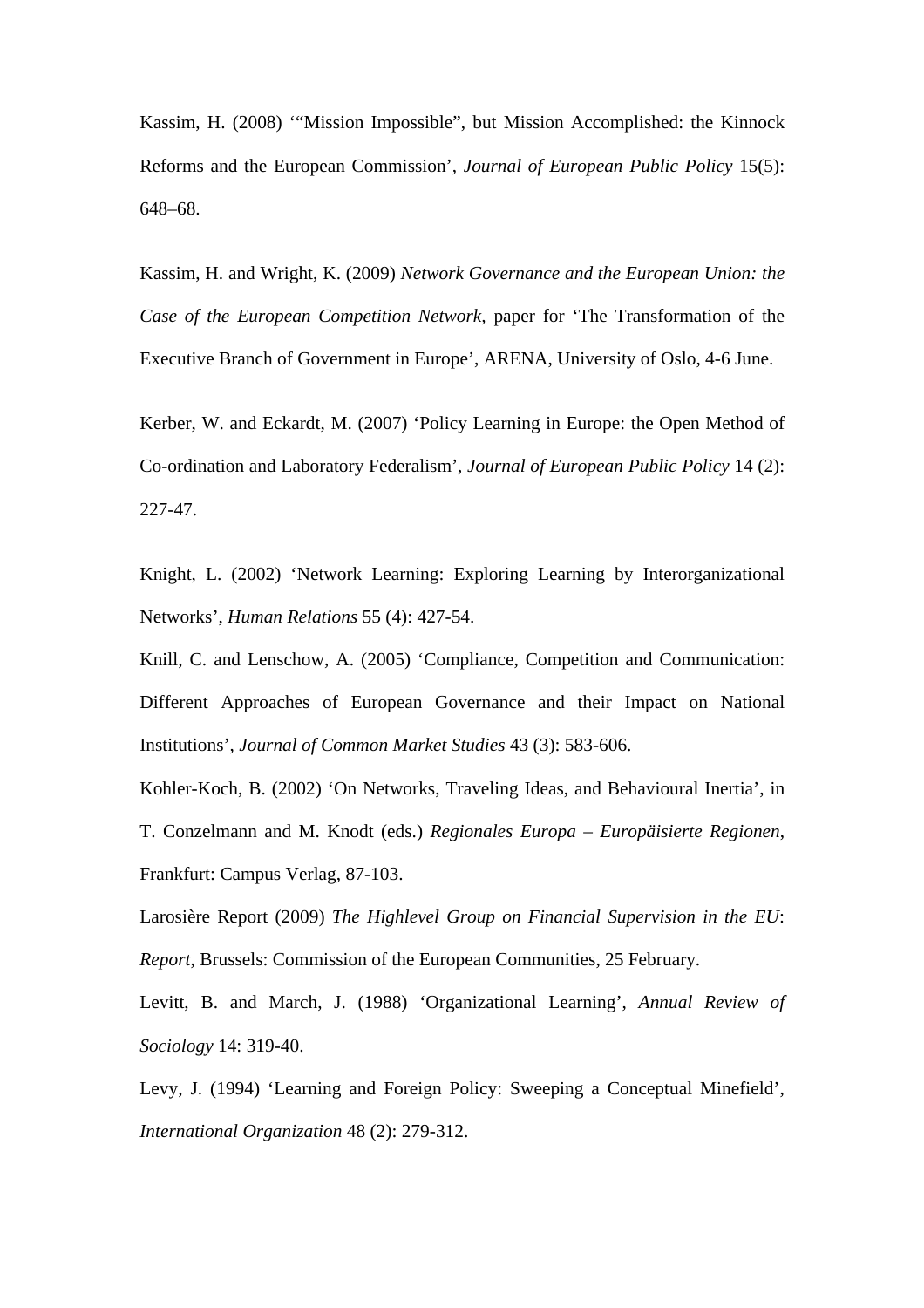Lodge, M. (2007) 'Comparing Non-Hierarchical Governance in Action: The Open Method of Co-ordination in Pensions and Information Society', *Journal of Common Market Studies* 45(2): 343-65.

Marier, P. (2009) 'The Power of Institutionalized Learning: the Uses and Practices of Commissions to Generate Policy Change', *Journal of European Public Policy* 16(8).

May, P. (1992) 'Policy Learning and Failure', *Journal of Public Policy* 12 (4): 331- 54.

Montpetit, É. (2009) 'Governance and Policy Learning in the European Union: a Comparison with North America', *Journal of European Public Policy* 16(8).

Moravcsik, A. (1993) 'Preference and Power in the European Community: a Liberal Intergovernmentalist Approach', *Journal of Common Market Studies* 31 (4), 473-522.

Morgan, K. (1997) 'The Learning Region: Institutions, Innovation and Regional Renewal', *Regional Studies* 31 (5): 491-503.

Nedergaard, P. (2006) 'Policy Learning in the European Union', *Policy Studies* 27 (4): 311-23.

Ostrom, E. (1986) 'An Agenda for the Study of Institutions', *Public Choice* 48 (1): 3- 25.

Padgett, S. (2003) 'Between Synthesis and Emulation: EU Policy Transfer in the Power Sector'. *Journal of European Public Policy* 10 (2), 227-45.

Parrish, R. (2003) 'The Politics of Sports Regulation in the European Union', *Journal of European Public Policy* 10 (2): 246-62.

Peterson, J. (2008) 'Enlargement, Reform and the European Commission. Weathering a perfect storm?' *Journal of European Public Policy*, 15 (5): 761 - 80.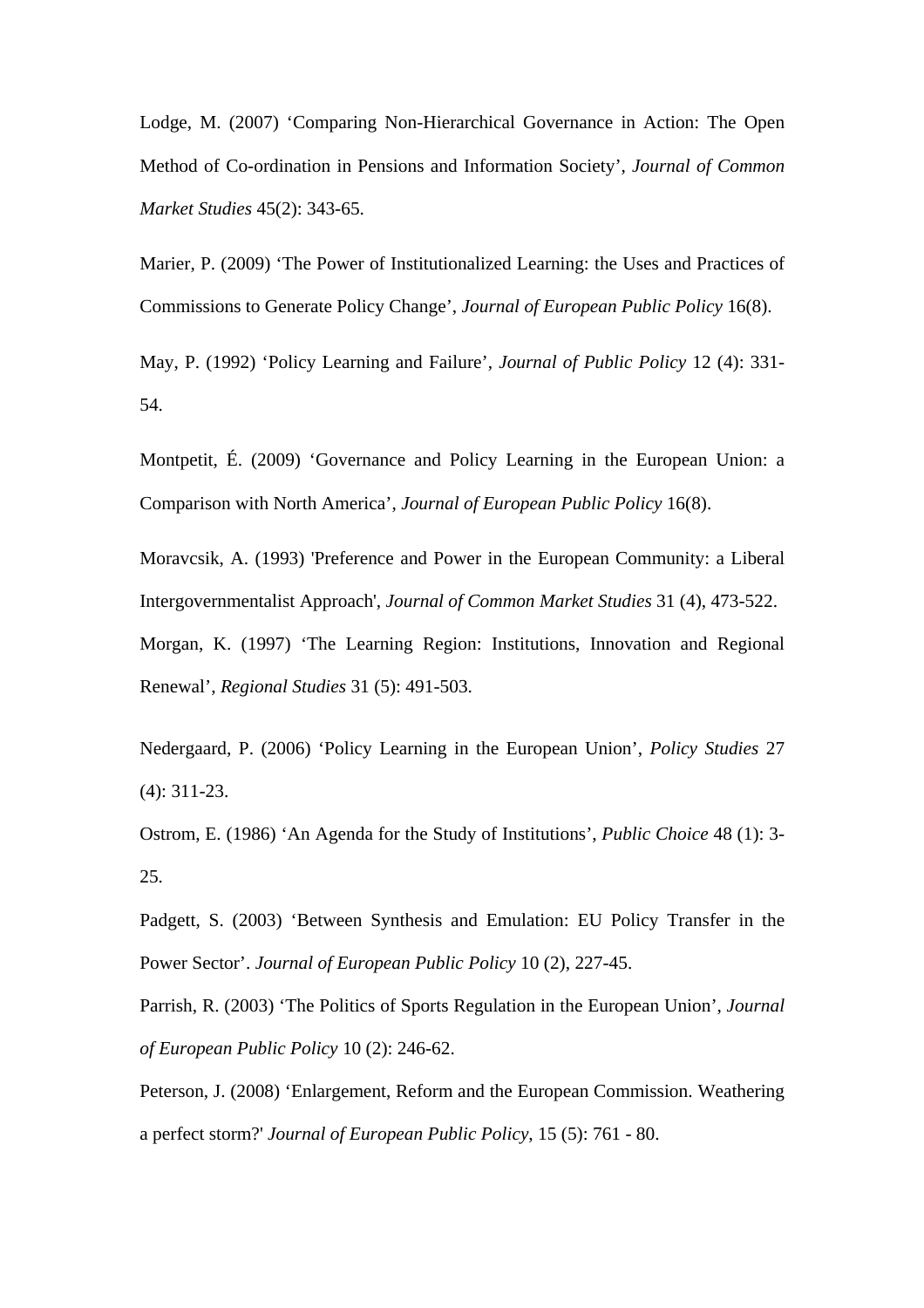Radaelli, C. (2000) 'Policy Transfer in the European Union: Institutional Isomorphism as a Source of Legitimacy', *Governance* 13 (1): 25-43.

Radaelli, C. (2009) 'Measuring Policy Learning: Regulatory Impact Assessment in Europe', *Journal of European Public Policy* 16(8).

Rogers, E. (1983) *Diffusion of Innovations,* third edition, London: The Free Press.

Rose, R. (1991) 'What is Lesson-drawing?' *Journal of Public Policy* 11 (1): 3-30.

Sabatier, P. (1988) 'An Advocacy Coalition Framework of Policy Change and the Role of Policy-oriented Learning therein', *Policy Sciences* 21 (2-3): 129-68.

Scharpf, F. (2001) 'Notes Toward a Theory of Multilevel Governing in Europe', *Scandinavian Political Studies* 24 (1): 1-26.

Schout, A. (2008) 'Beyond the Rotating Presidency', in J. Hayward (ed.), *Leaderless Europe*, Oxford: Oxford University Press, 269-88.

Schout, A. (2009) 'Organisational Learning in the EU's Multilevel Governance System', *Journal of European Public Policy* 16(8).

Schout, A. and Jordan A. (2005) 'Coordinated European Governance: Self Organising or Centrally Steered?' *Public Administration* 83(1): 201-20*.*

Schout, A. and Van den Berge, M. (2009) 'The resilience of the Union: European integration 1999-2009', paper presented at "Enlargement - Five Years After: The State of European Integration and New Challenges for the Discipline", Central European University, Budapest, May 8-9.

Simon, H. (1961) *Administrative Behaviour*, second edition, New York: Macmillan.

Steinbrunner, J. (1974) *The Cybernetic Theory of Decision*, Princeton: Princeton University Press.